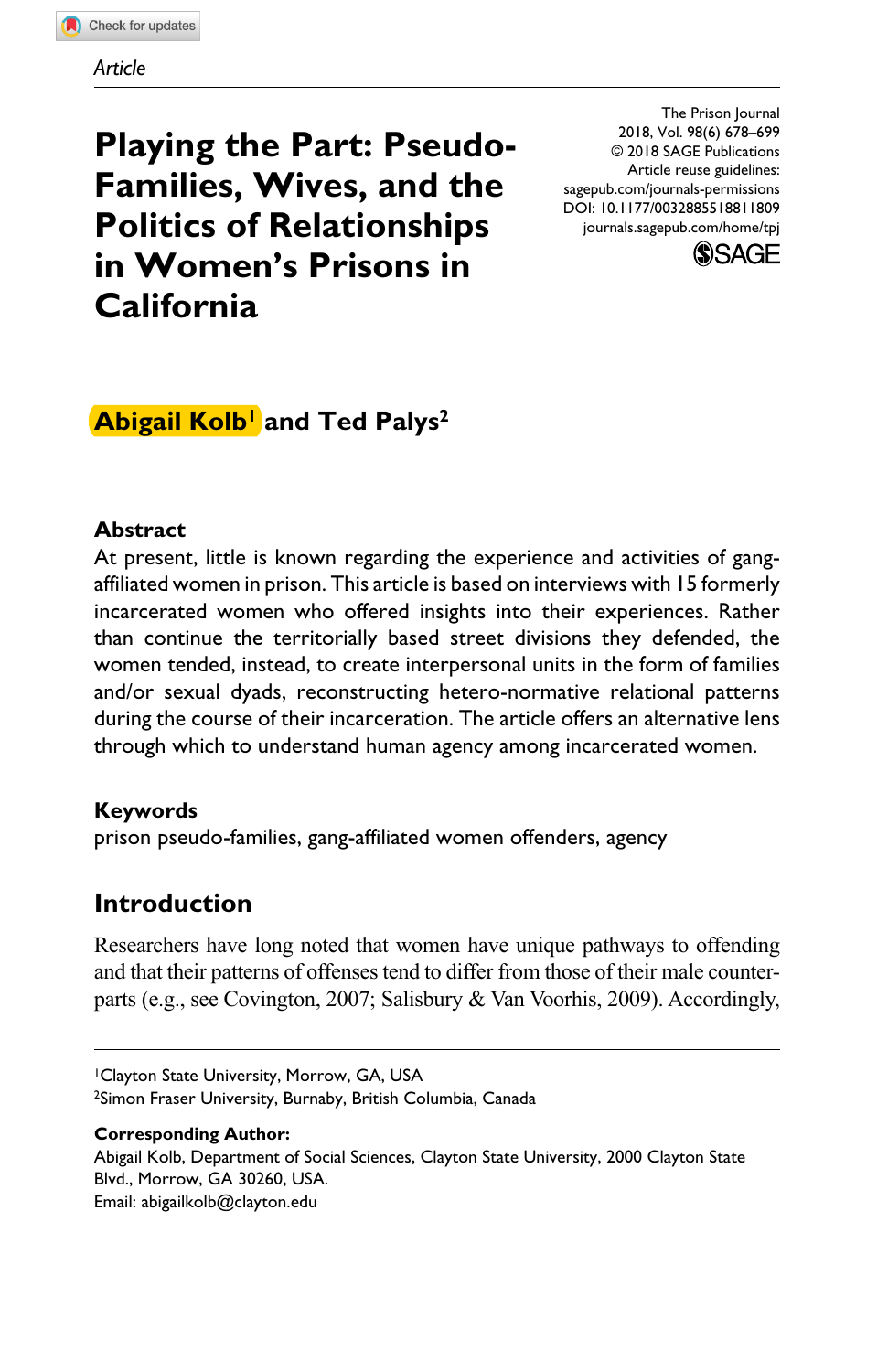academics and practitioners alike have begun to show increased interest in the experiences of this population, seeking to understand their unique social statuses and attempting to make sense of how these positions impact their relationships during incarceration.

Research studies have shown consistently that men and women differ in their responses to incarceration (Bosworth, 1999; Giallombardo, 1966; Greer, 2000; Maeve, 1999; Severance, 2005a, 2005b; Sykes, 1958; Ward & Kassebaum, 1965); women tend to be more relational than their male counterparts (DeBell, 2001; Harner, 2004). But do these relationships simply mirror those in the broader society? Diaz-Cotto (1996) argues that the research has certainly left that impression, adding, further, that the literature presented incarcerated women as apolitical and lacking agency and that "the politicizing capability of such groups has generally been denied or ignored by social scientists" (p. 302). Linker, Bergeron, and Lempert (2005) reaffirm this view, arguing that authoritarian power dynamics within the carceral setting make it difficult for incarcerated women to confront prison authority, with racial and ethnic minorities having even greater challenges due to their marginalized positions within both society and the carceral setting (see also Diaz-Cotto, 2006; Kruttschnitt, 1983).

However, it would be fallacious to assume that these women's identities are entirely constrained by their incarceration. Another strand of literature argues the incarcerative experience is not quite so monolithic. In a comparison of incarcerated individuals across five countries, Skarbek (2016) develops a self-governance theory of prison social order. He explains the importance of extralegal self-governance within the carceral setting and how decentralized, homogeneous groups of inmates are responsible for informal social control when the institution's formal social control mechanisms do not meet inmates' needs. Importantly, he notes that inmates form self-governing groups to meet three specific needs—protection, allocation of necessary resources, and "prison commerce"—to import and sell desired but prohibited goods within the prison. He explains how "inmates can develop. . .solutions to the problem of order, and these solutions take diverse forms depending on official's choices and the demographics of the community" (Skarbek, 2016, p. 48). Self-governance, then, can be seen as a form of agency within the carceral setting, as it allows for inmates' needs and wants to be met.

Operating within the constraints of incarceration, women learn to adapt to an environment and conditions to which they otherwise might not have been exposed (e.g., being in close confines with women of different cultural backgrounds; having to abide by rules that regulate how they can conduct themselves; being told when to eat, sleep, and work; etc.). Consistent with this view, more recent research has focused on the ways in which incarcerated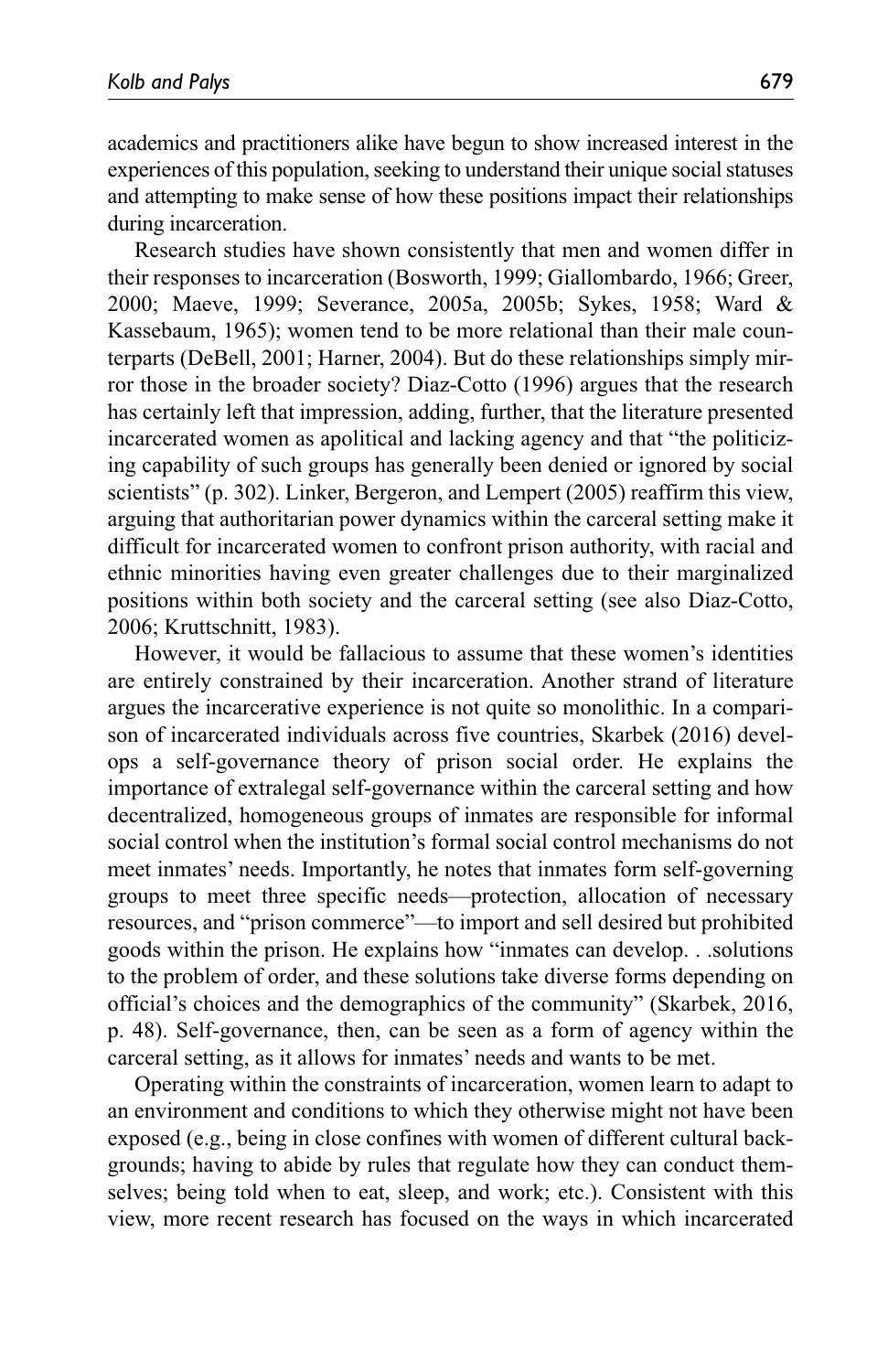women can and do engage in agentic behavior through their relationships (Bosworth, 1999; DeBell, 2001; Diaz-Cotto, 1996, 2006; Greer, 2000; Maeve, 1999; Severance, 2005a, 2005b). These studies conclude that involvement in pseudo-families is actually a means for coping with the stress of incarceration and separation from families (Harner, 2004; Kruttschnitt, Gartner, & Miller, 2000; Propper, 1982; Severance, 2004). In addition, many incarcerated women engage in sexual relationships for love and emotional support (Giallombardo, 1966; Harner, 2004; Jones, 1993; Severance, 2005a), social support (Severance, 2005b), and economic benefit (Greer, 2000). While some investigations propose that incarcerated women engage in these relationships because they are deprived of heterosexual relationships in prison (see Gagnon & Simon, 1968; Watterson, 1996), Jones (1993) argues that sex and expression of sexuality are less important than the love and support functions these relationships offer. In combination, these studies suggest that women adapt and adjust to their new environment to create a livable experience in which to form relationships and negotiate power.

The potential downside of these relationships is noted by Huggins, Capeheart, and Newman (2006), who report that while pseudo-families may have a positive impact on female inmates as they provide emotional support, affection, and love, membership also "increases the likelihood that one will be involved in an adverse event" (p. 125). Similarly, Trammell, Wulf-Ludden, and Mowder (2015) discuss the role of prison fights as a social event. They argue that because many incarcerated women already suffer from histories of dysfunctional relationships, their interpersonal (familial and sexual) relationships in prison tend to mirror those on the outside.

Feminist literature has sought to identify when gendered behavior is performed out of habit and when it is performed consciously (see, for example, Butler, 1990; Risman, 2009). Risman (2009) questions whether individuals can refuse to "do gender" according to traditional expectations or whether "rebellion is simply doing gender differently, forging alternative masculinities and femininities" (p. 433). In other words, does performing gendered or sexualized behavior that reaches beyond traditional or identifiable practices constitute a complete subversion of the gendered and sexualized structures that constrain us?

Queer theorists further this line of questioning and cite the importance of temporality and spatiality in the (re)construction of identity. Halberstam (1998), for example, discusses how androgynous women perform their gender one way in public but must embrace a different, more feminine identity when they cross the threshold of a women's bathroom to avoid ridicule for being in the wrong bathroom. While actively engaging in this identity shift when crossing spatial boundaries may act as a protective factor, it suggests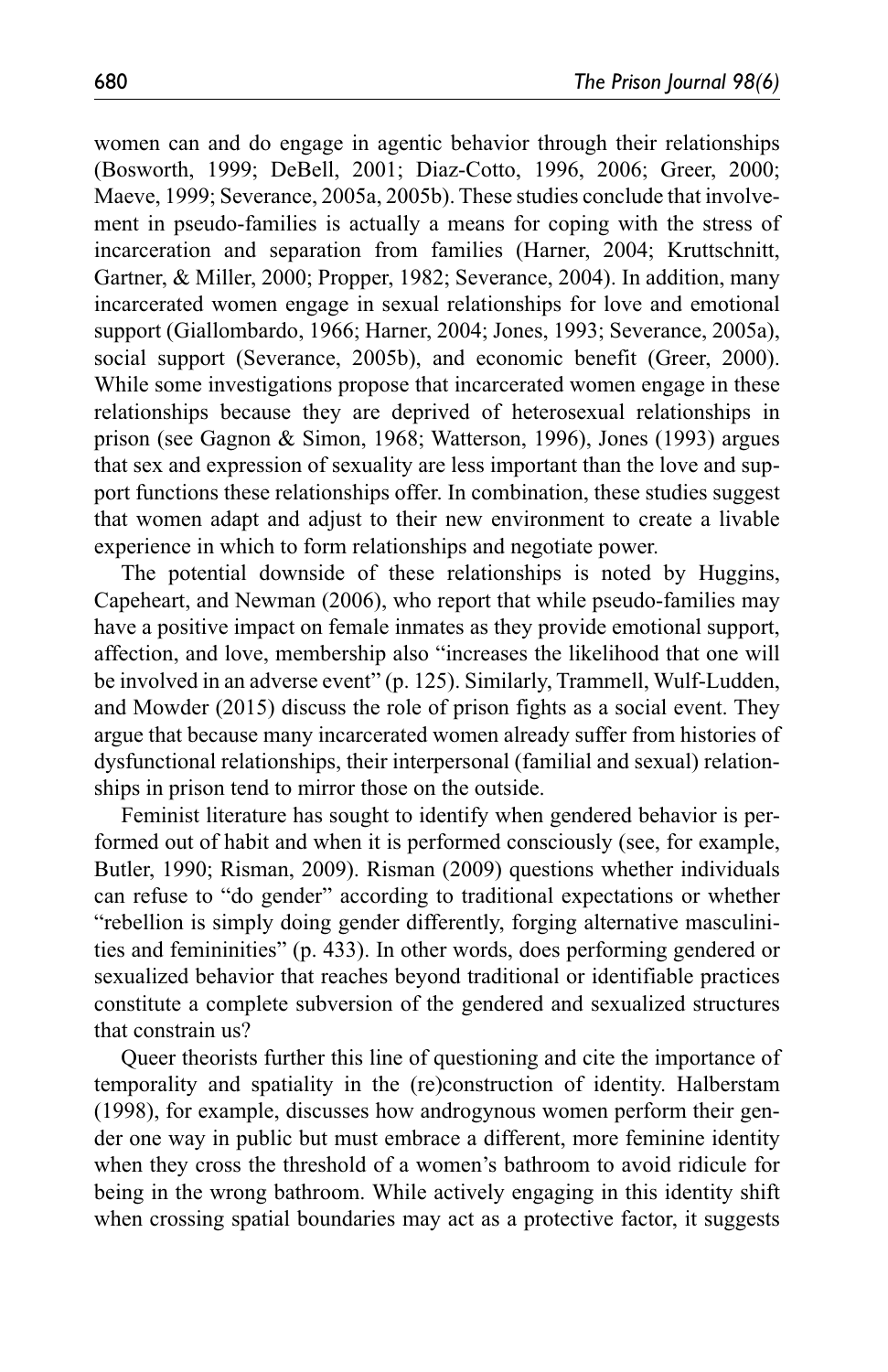that individuals are capable of performing, and indeed often do perform, gender to adapt to their surroundings. Yet, they remain constrained by gendered expectations placed upon them by the larger social environment. Incarcerated women perform their gendered and sexual roles within the confines of what is socially understood as being possible: masculinity and femininity; however, they also engage in unique practices within these confines.

In sum, researchers examining women's carceral relationships have focused on pseudo-families and sexual dyads as reconstructions of traditional gender roles (Giallombardo, 1966), a means for adaptation and coping (Kruttschnitt et al., 2000; Propper, 1982; Severance, 2004), and as challenging traditional gendered and sexual roles (Diaz-Cotto, 2006). We sought to contribute to this developing literature by drawing upon feminist and queer literature on gender construction and performativity to guide our interviews with 15 formerly incarcerated, formerly gang-affiliated women residing in Los Angeles. This study also allowed us to address Diaz-Cotto's (1996) observation on the dearth of research focusing on the experiences of incarcerated Latinas. Our primary focus was on how these women understand their gendered and sexualized positions upon entry to prison and how their relationships with other inmates were implicated in their identity (re)construction during incarceration. In addition, we examined how these women engage in agentic practices through micro-level politics—"politicking" that take place within prison and are subsequently responsible for co-constructing prison identities.

## **Method**

The current study arose as part of a larger qualitative study involving in-depth interviews with 24 formerly gang-affiliated Chicana participants who were involved with a prominent gang intervention organization located in East Los Angeles. We approached this organization because of the large, diverse clientele they serve. Clients are either self-referred or referred through the criminal justice system.

Our sample was a purposive criterion sample: participants had to be (a) female, (b) Chicana, (c) a former gang member, and (d) at least 18 years of age. The first five participants were referred to us by permanent staff at the organization, and the sample snowballed from there. Interviews were conducted with everyone in the organization who met the research criteria and who wanted to participate. As such, data saturation was reached once we had interviewed all eligible women. At the request of the organization and because interview time detracted from the women's ability to engage in paid work, participants were compensated for their time with a US\$40 gift card.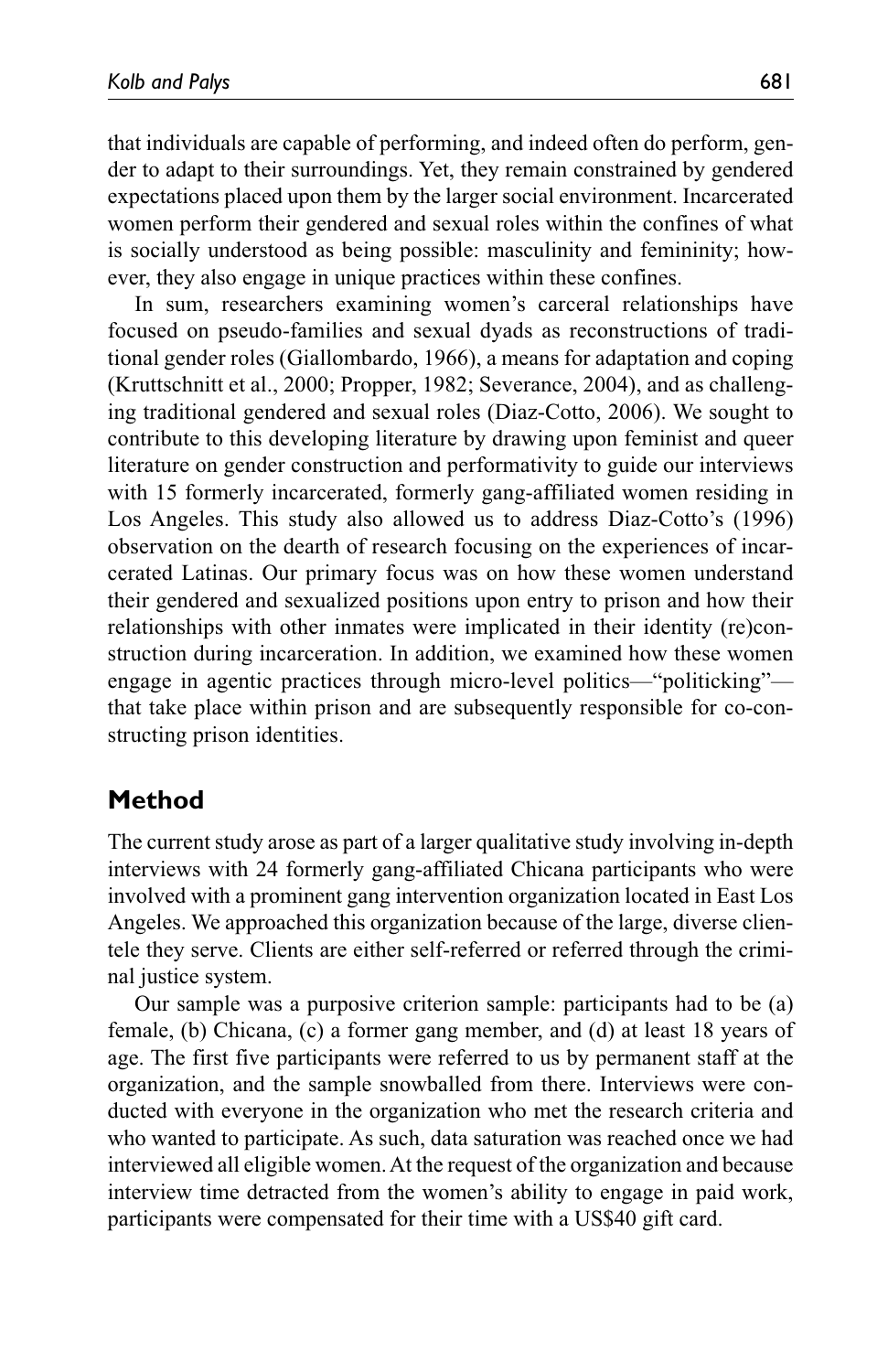One of the themes that emerged unexpectedly during the interviews was participants' experiences in prison. This was an important finding because it not only added a dimension to understanding a critical time in their lives, but it also enhanced the understanding of the fluidity of identity performance. The current analysis is based on 15 interviews and includes every woman involved in the organization who met the sampling criteria, admitted to incarceration of any length within a California correctional facility, and wished to participate. The volunteers within this subsample ranged in age from 18 to 56, and all identified as second or third generation Chicanas (Mexican American). Interviews ranged from 1 to  $3\frac{1}{2}$  hr, with an average of 2 hr, occurring during one or more of three different visits to the Los Angeles area between June 2013 and February 2014 (this also allowed re-interviews with those who continued in the program).

The research required approval from both the organization and our institution's institutional review board (IRB). These approvals were granted in December and March 2013, respectively. Our main research questions at the outset were related to the (re)construction of identity throughout critical periods of participants' lives. Because many of the women discussed prison as a critical point in their lives, we focused on understanding the role of incarceration in their lives and how this was implicated in their gendered identities. Participants were asked to explain and reflect on perceptions of their environments major events in their lives, social interactions, and themselves in relation to these experiences, based on their social positioning at various points in their lives. All interviews were minimally structured to facilitate a conversational-type interview process. Consistent with critical race, feminist, and queer epistemologies, this process allowed participants to talk about whatever they felt comfortable sharing; follow-up questions were asked to encourage elaboration.

All interviews were conducted by the first author, recorded with participant permission and transcribed verbatim. Interviewees were guaranteed confidentiality and chose pseudonyms to anonymize the data. Once the transcriptions were completed, they were uploaded into qualitative analysis software (NVivo), which allowed for systematic yet flexible data organization, coding, and analysis processes. Line-by-line coding was used because it allows the researcher to examine each sentence and assign descriptive labels (Charmaz, 2006; Glaser, 1978). In coding all transcripts, patterns began to emerge from the data. After the initial coding process, transcripts and categories were reviewed for accuracy and to determine how categories related to one another. This resulted in more analytic coding, whereby certain categories were clustered together based on theoretical constructs. The themes that emerged regarding life in prison were related to participants' gendered and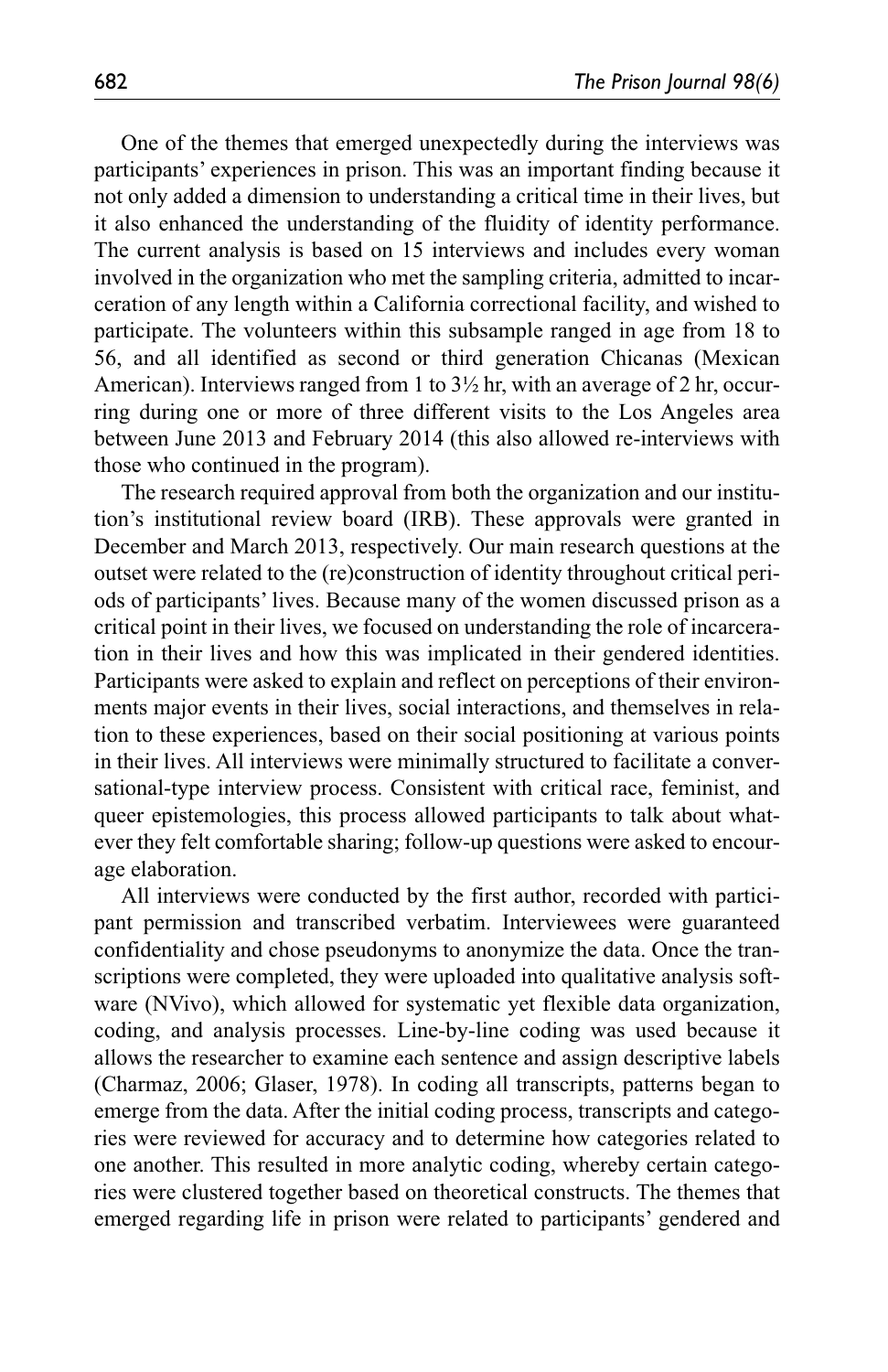sexualized performances within their newly formed relationships with other inmates.

While a qualitative approach was appropriate for this research, as our aim was to better understand the perceptions and experiences of this unique population, there were limitations related to our sample and the method of choice. First, our sample was limited to women who participated in programming within the organization and thus might be characteristic of individuals who are motivated to reflect upon and share their past. In addition, researchers frequently cite limitations related to the interview method due to the challenges of accurately recalling historical information (Diaz-Cotto, 1996) and to participant tendency to exaggerate or glorify their experiences (Hagedorn, 1996).

### **Results and Discussion**

### *Preliminary Racial and Geographic Ordering*

Unlike their "streets experiences," participants reported that upon entering prison, their worlds were thrown into chaos as they no longer resided within the geographical confines of their neighborhood and hence were unable to interact with their familiar "homies." In other words, they were forced to interact with women from various gangs, neighborhoods, and regions of the state. When the women first entered jail or prison, the first division they reported was racial (i.e., Latinas gravitated toward one another). Destiny, who referred to this as "politicking," stated, "[W]hen you go to prison it's just like black sticks together, brown sticks together, white sticks together. It's all about color; it's not even about the gangs no more. Now that's called 'politicking.'"

While the first ordering is thus "racial," a second ordering is a geographical one, arising from the fact that women from other parts of the state are incarcerated in the same prison: Latina inmates from Northern California (Norteñas) are expected to stay together, while those from Southern California (Sureñas) also stick with one another. Finally, participants reported further ordering based on family units and dyadic relationships.

### *Performing Family*

Although fear of the unknown and of the potential for victimization were often the first noted response to incarceration, the second was loneliness. Accordingly, some women found solace by becoming a member of a play family for protection and as a distraction from being separated from their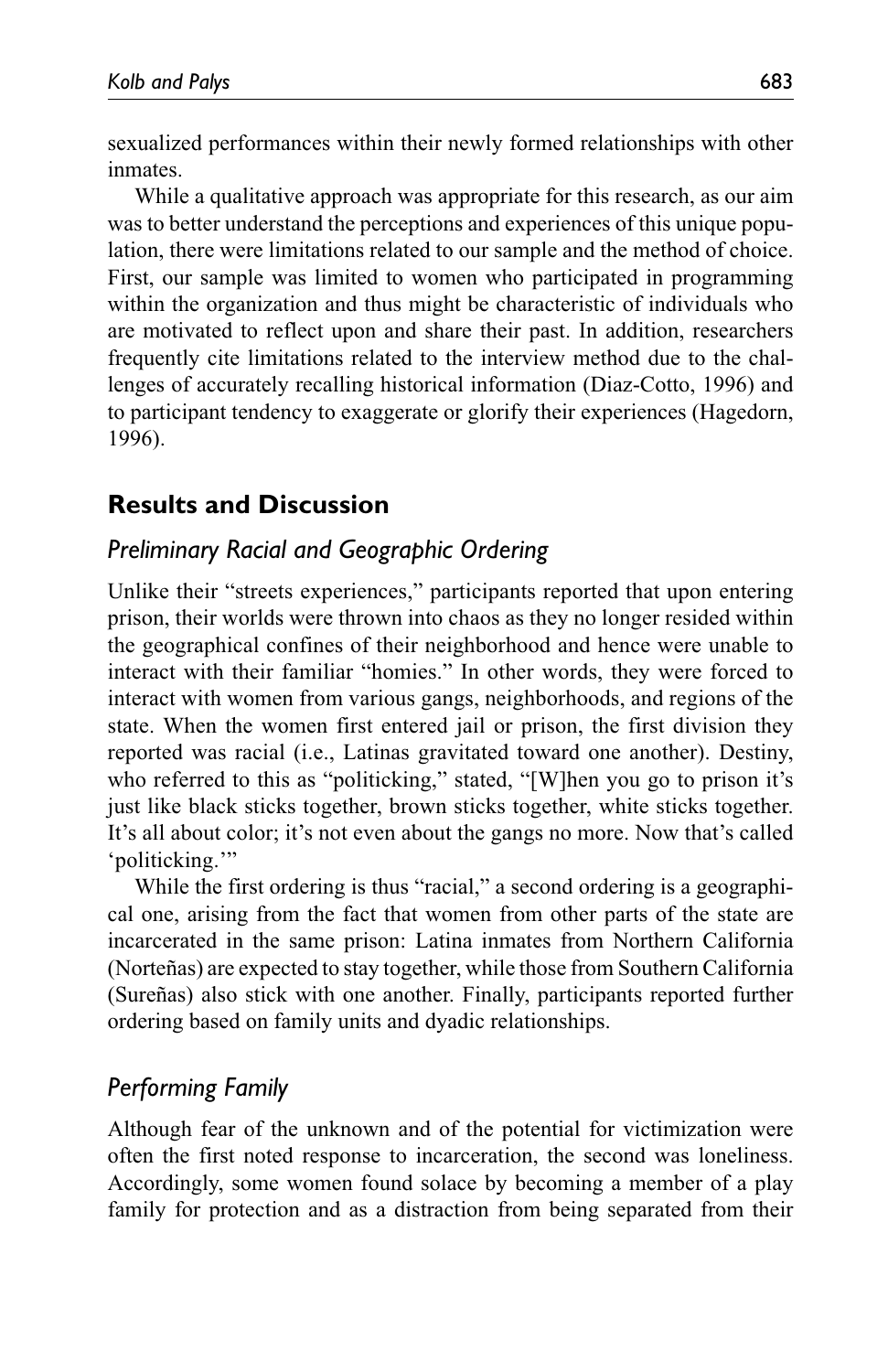own families. Consistent with previous literature, the respondents' understanding of play family membership varied from "fun," and "protection," to "being part of something." As Maria described, "well, it's usually the older person; it's the mom. . .And if she has a girlfriend, her girlfriend is my play dad. And if she has any other kids, then they're my sisters. You know, that's just how it works."

While play moms tended to be more feminine in appearance and took on the role of nurturer, women who assumed the male role in a dyad (i.e., play dad) were often more masculine in appearance (e.g., short or no hair, binding of breasts, or, in some cases, had facial hair) and affect (i.e., they engage in more traditionally masculine behaviors).<sup>1</sup>

### *Prison Family as Source of Belonging and Emotional Support*

One of the most difficult aspects of incarceration for these women was the inability to interact regularly with their family and friends. Some women were not close with their families and thus did not have family members who visited them in prison. Others had family members who were heavily entrenched in gang life or other criminal endeavors and could not visit due to risk of arrest. In addition, most interviewees stated that few of their homies visited them once they were arrested. Homies' loyalty and support was conditional and limited to the streets. Arlene stated, "When you get busted nobody does shit for you. It's like they forget about you, like you don't even exist, and you get tired of that." Because many of the women found themselves isolated from their families and the people with whom they were accustomed to interact, they forged new relationships to meet their emotional needs in prison.

Like traditional families, play families often provided material and emotional support for their members. However, many of the women stated that they came from broken or dysfunctional families where they did not receive the love and support that one might consider part of typical family dynamics. Michelle suggested that she found these qualities in her play family: "You give a lot of loyalty and love still, you know, and you find yourself doing anything for them. So it's not too many differences. . . You're going to get treated like your real family."

Although Joanna denied participation in a play family, she did offer insight into their dynamics. She stated that many incarcerated women, like her, had limited family connections. The loneliness they felt had an impact on the types of relationships they eventually formed. Like the rest of the participants, Joanna joined a gang because she wanted to feel a sense of belonging and to be a part of something. Once these women enter prison, they are torn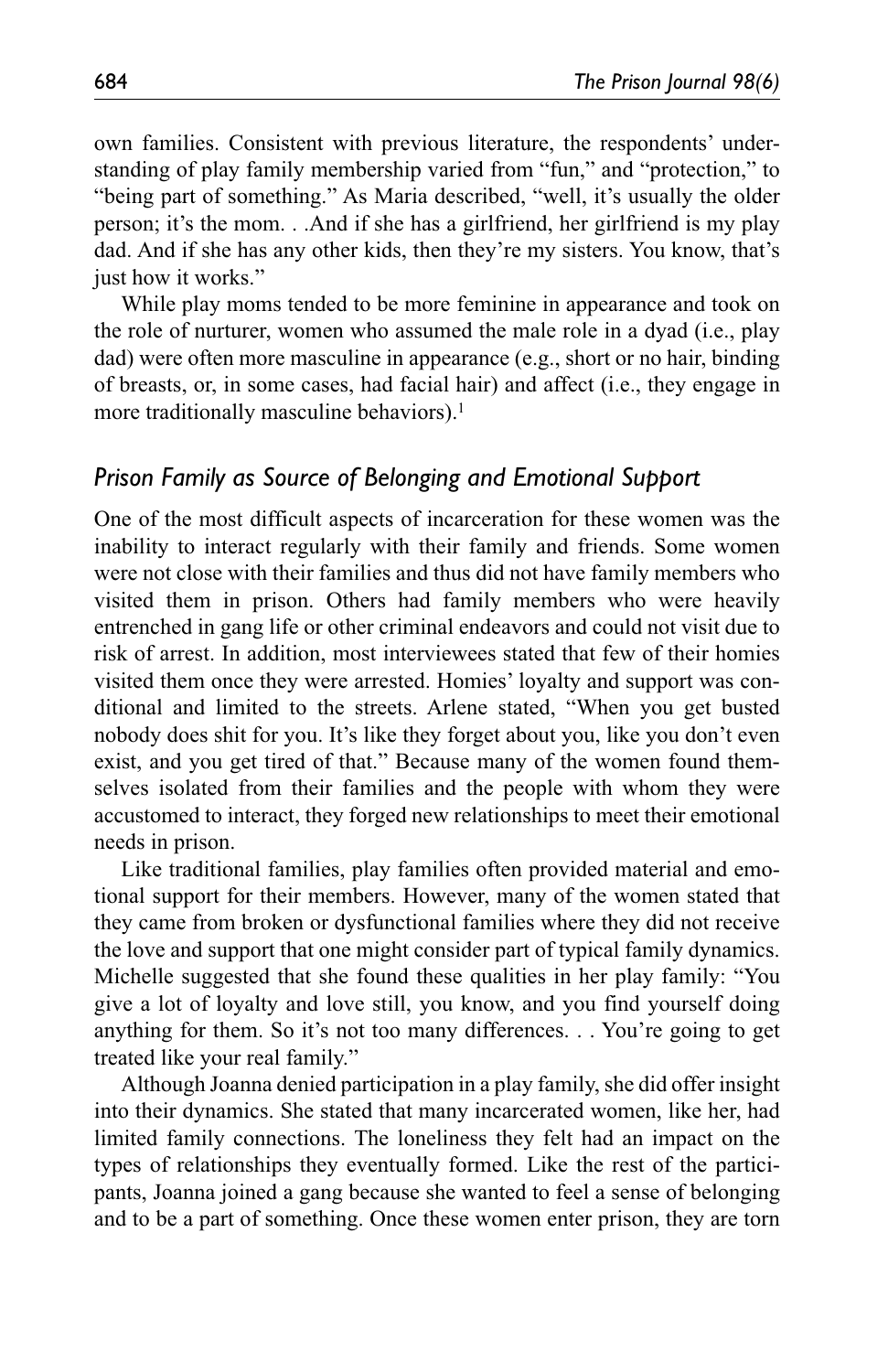away from the only family they know and often experience the same feelings of loneliness, isolation, and fear they felt prior to their affiliation with the gang. Prison families, she suggested, help fill this void by providing these young women with the love, acceptance, and support they believed they received from the gang.

### *Families Offer Protection*

In addition to emotional support, play families also served to provide the women with protection in the face of aggressive or dangerous inmates. Some of the women indicated that asserting strength by fighting with other families and inmates led families to gain power and status within the prison. By all accounts, fighting in prison, similar to the streets, is commonplace because women, once again, have to prove themselves and show that they are not "punks." Natalie described why fighting is an important aspect of prison life: "You don't let nobody punk you when you're locked up. You can't let nobody punk you. You're gonna have to fight. . .It don't matter if you get put in the hole or not." If one or more inmates provoked another woman by insulting her or physically assaulting her, the victim of the attack was expected to fight back to show that she was not weak. Play families played an important role in protecting each other so that members were not deemed punks. As Marissa explained,

I would [make money and] bring stuff in, and they would help me fucking contribute. It was, like, I looked out for them, and they looked out for me. I looked out for them the [same] way with stealing, so it became a good thing because we became bigger. I got more power. We felt like we could punk people, and nobody was gonna fuck with us. I felt more comfortable.

Belonging to a family not only afforded Marissa protection from the frequent violence that ensues within prison, but it also boosted her status among other inmates. Use of physical force to defeat rivals and assert control gave Marissa and her family power within various spaces in the prison. As Destiny stated, "When I say power, it's like respect. Fear means respect. Respect means fear. Power is respect. Control." Similar to life on the streets, it is difficult for one individual to command absolute control, but working together as an organized group allows people to take command of territory, exploit its benefits, and instill fear in others. For example, inmates who take control of the kitchen are in a position to steal food and contraband and sell it to other inmates for material and economic profit. While these women stated that when they arrived in prison they felt weak and fearful of the unknown and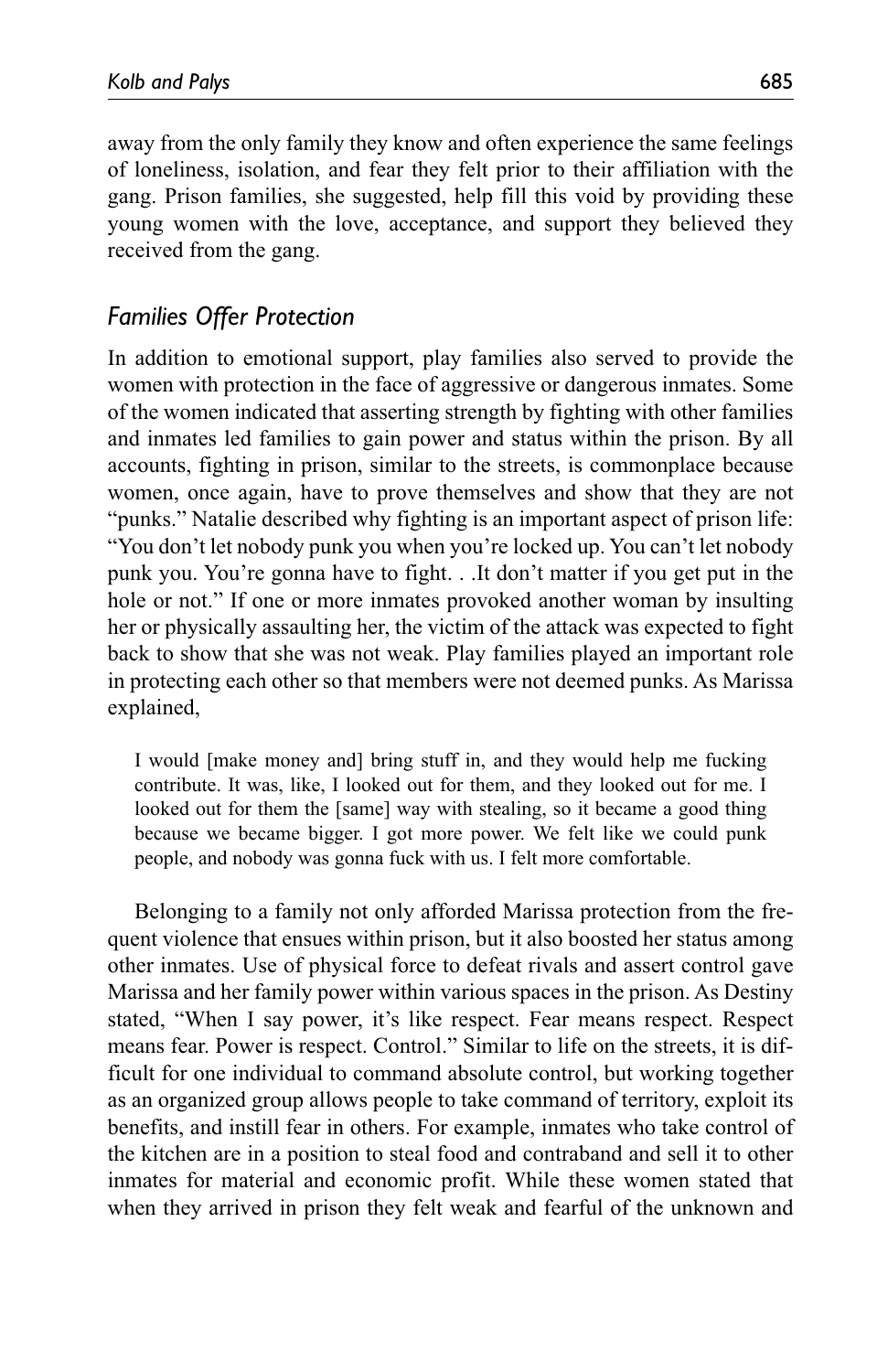other inmates, they found that they were able to gain power and assert control through engagement with their play families.

## *Play Families as a Source of Conflict*

Although play families provide emotional support and protection and boost inmate status by commanding control of certain spaces within the prison, they also create conflict (Foster, 1975; Watterson, 1996). Destiny stated that there were three things women should avoid when they enter prison: (a) drugs, (b) debts, and (c) relationships. She said that getting involved with drugs, owing a debt, or engaging in familial or sexual relationships with other women meant that women were engaging in politics and placed them at risk for "drama."

They're called your play mom, play dad, play sister, your play kid. So for me, I really didn't like to do that 'cuz when you get play moms and play dads and play kids and all that you get caught up in more shit because. . . You ride or die for your blood, right? When it's your real family, you ride or die—you're with them all the way. . . So when you're taking on that role in there, in prison, then that means whatever they come with 'n their packages you're gonna carry too. . . .Anytime they got into something, I'd be right there behind them, 'cuz I was like, "That's my dad so I gotta be behind her helping her."

It is interesting that Destiny equated her behavior in the play family to the behavior she would engage in if members of her biological family were under attack. Marissa and Natalie stated that there was reciprocity when it came to fighting in prison. Play family members protected them from violence, and they, in turn, were required to protect their family members. Natalie was willing to be placed in the Special Housing Unit (SHU, or solitary confinement) and discussed serving three SHU terms for defending her play mom's honor on the yard:

I went to the SHU because of [my prison mom]. Well, I didn't go to the SHU because of her, but. . . because there was somebody on the yard that was snitching on her case, and so I took it into my hands to fuck her up. So I [got] put into SHU. . . My first one was 65 days; my second one was another 60 days; and then my third one was for 30 days.

Some participants indicated that prison politics dictated that family members had to defend and protect one another, particularly the matriarch and patriarch, when one member of the family was attacked by another inmate. Families, then, became important in the physical well-being of each inmate because they supported one another during ritual prison conflict.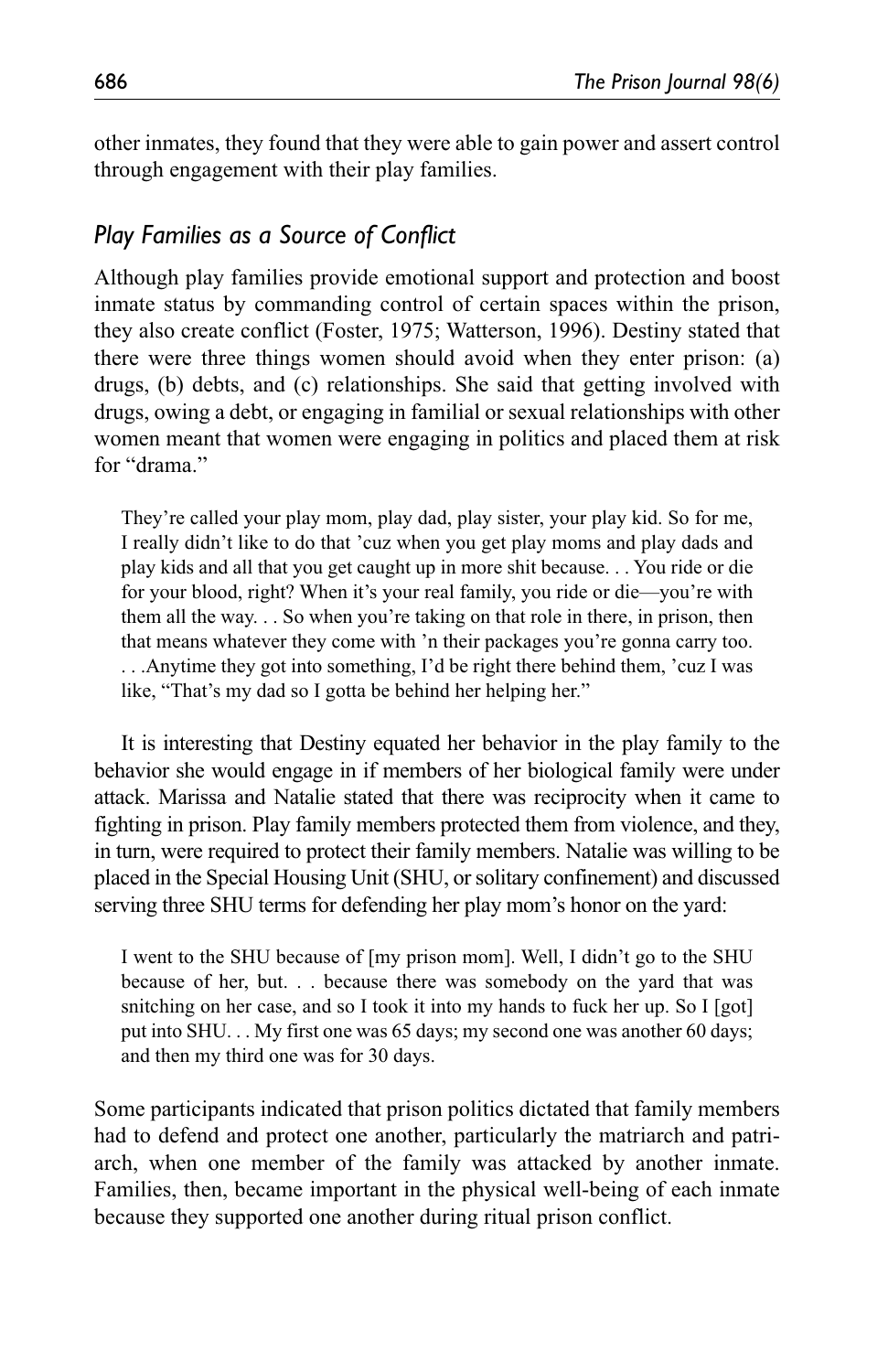And yet, there were recognized limits to these allegiances. Destiny stated that it was difficult to trust other women because even family members were quick to turn on one another. Destiny's lack of trust for her play family reflected the experiences of some of the others and was consistent with previous studies that found women in prison had difficulty establishing trust and knowing whom they can trust (Bosworth, 1999; Greer, 2000; Severance, 2005b). Throughout the interviews, all respondents made it clear that they "couldn't trust nobody." Participants traced this mistrust of others in prison to mistrust of their homies who deserted them when they went to prison. One woman said of her play family, ". . . [T]o me it's like these are supposed to be your play families and stuff but trust me, in a heartbeat they'll turn around 'n backstab you. They will." Consistent with Severance (2005b), the women in this study suggested there is a contradiction among women when they go to prison: while women do not trust one another, they are inclined to forge relationships—even if they are seen as being unhealthy, or unfulfilling—to meet their basic needs.

When they enter prison, women are forced to exchange the comfort of their neighborhoods and the familiarity of their relationships with friends and family for relationships with strangers and, possibly, women they considered to be rivals on the streets. Often, these women embraced relationships with others within the prison environment as a means of coping with emotional and economic deprivation and protection as opposed to a desire to create long-lasting relationships which help foster trust in others. Despite their skepticism about trusting one another and knowledge that being part of a play family often invited a certain type of conflict, the women in this study reported that they (and others) sought a connection with other inmates to make their prison or jail time more bearable.

While this investigation echoed the findings of previous research that suggested that play families invite conflict and might increase the likelihood of behavioral infractions within the prison, it also supports findings which implied that kinship networks also are a means of comfort, support, and interpersonal connection that these women might not otherwise have experienced during the course of their incarceration and, indeed, might not have ever received in their lives. More importantly, these women explained the innovative and dynamic nature of the group and, specifically, personal identity (re) construction within prison. A number of women stated that women engaged in prison politics through their interpersonal relationships. Thus, we came to understand four ways in which women engaged in play family politics:

1. Construction of, and engagement in, the play family itself was a means of survival, a coping mechanism, as well as a means of asserting agency.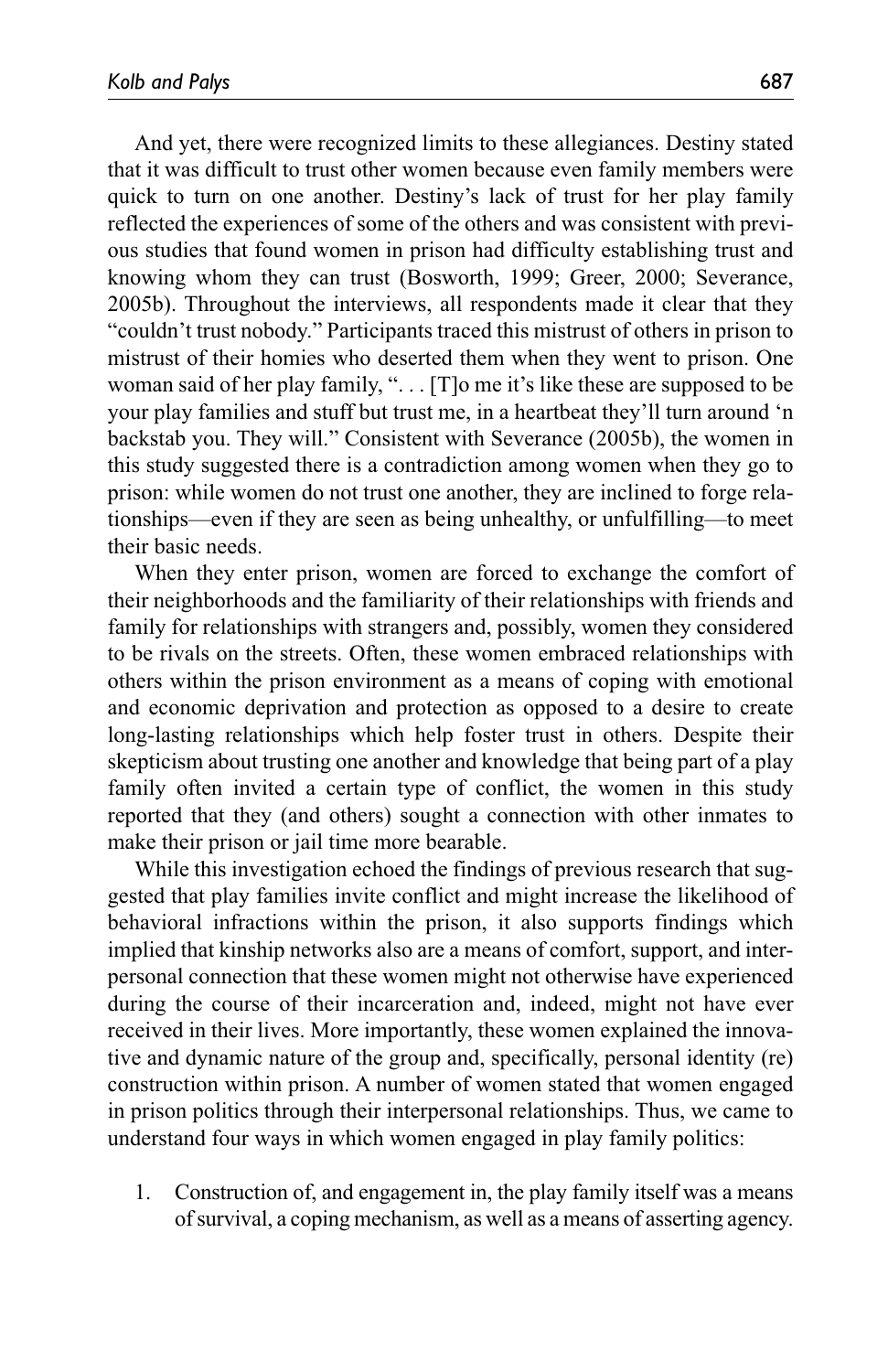These women actively constructed kinship networks that mirror the nuclear family and traditional conceptions of what a family "should" look like. Women who engaged in play families bought into traditional notions of femininity through family engagement, but they executed agency based on whom they allowed to join the family and how they chose to construct it (i.e., number of members and whether or not the network contained non-nuclear or extended members).

- 2. These groups are often rooted in similar racial and cultural identities, which suggests that social groupings and power dynamics in this setting are linked to one's racialized identity. While this can be interpreted as an unconscious mirroring of social and racial structures, it also reflects a conscious effort to maintain one's safety and racial identity.
- 3. The use and maintenance of power and control was central to the well-being of the family. Families commanded respect from other kinship networks and thus exerted their power based on the number of members within the family.
- 4. The more power a play family gains through size and use of force, the more sway they had in terms of control over beneficial spaces within the prison. Similar to the street politics involved in the control of certain territories, women in prison fought for and commanded control over spaces within the prison that offered exploitable benefits.

Becoming a member of a play family within the isolating environment of prison simultaneously constrains and facilitates the construction of a new identity for incarcerated women. Within these networks, members engage in a process of identity (re)construction by assuming and performing certain roles that are relevant within the specific context. Establishment of a family unit reinforces a sense of identity not only through an individual's performance of a socially relevant role within the family but also through the exclusion of others who are not part of the family. In other words, each play family has the ability to dictate rules, norms, and expectations for the unit as a whole.

## *Prison Dyads*

In addition to forming play families, many incarcerated women became intimately involved with one another. Our interviewees suggested having a prison girlfriend is a common practice among women during their incarceration, though some scholars disagree (see Huggins et al., 2006). Whether or not they had a prison girlfriend, participants identified the various gendered titles and roles assumed by women involved in prison dyads. As was the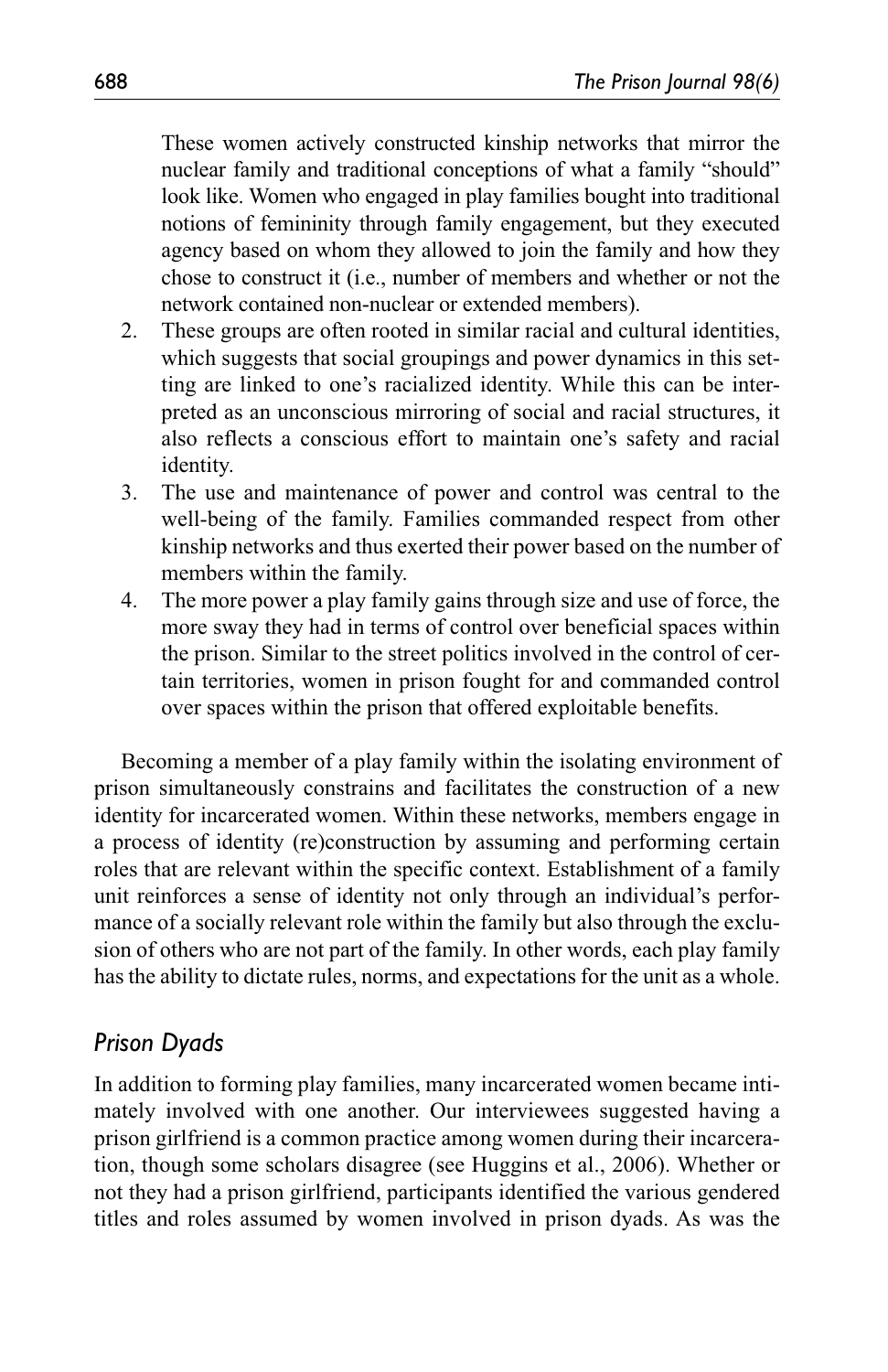case with prison families, we found that hetero-normative relational patterns were often reproduced within the confines of the prison in sexual relationships as well.

#### *Gendered Roles/Categories*

The social construction of sexuality is replicated within women's prisons. Often, there is a tendency to assign gendered labels to individuals whose sexuality falls outside of the heterosexual "norm." These labels are often ascribed based on appearance: "butch" to describe a lesbian with more masculine features, and "femme" to describe women with a feminine appearance. Ironically, engaging in the practice of ascribing gendered and sexualized labels to better understand "what kind of lesbian" another woman is works to confine women who identify as "lesbian," to a space that may or may not be applicable to or representative of them, thereby essentializing their identities and attempting to understand individuals who do not engage in heterosexual relationships according to heterosexual standards and roles.

Incarcerated women engage in these practices as well, ascribing gendered and sexualized labels to women involved in lesbian relationships. Women involved in these relationships are then held responsible for acting out and thereby reinforcing these labels. However, some scholars argue that identity performance is an iterative process that is in a constant state of (re)constitution as a result of linguistic practices (see Butler, 1990, 2004), that is, corporeal practices exist because of and are reproduced by the language used to describe them. However, discourse surrounding gender and sexuality is in a constant state of change as a result of corporeal performance. The way in which individuals constitute and reconstitute themselves, then, is intricately linked with gendered discourse describing and defining corporeal performance and making these two concepts mutually constitutive.

Participants described the different "types" of women involved in intimate relationships in prison. All agreed that there were at least three types of lesbians: (a) women who are defined as masculine in both appearance and behavior (and are often referred to as "he") and are known as "stud-butches" or simply "studs"; (b) women who appear to have some feminine physical characteristics such as long hair, but engage in more masculine behavior, who are known as "aggressive femmes"; and finally (c) women who are seen as feminine in appearance and behavior and referred to as "lipstick lesbians" or "femmes." The one exception to this tripartite classification system is the introduction of the title, "stem," by Marissa: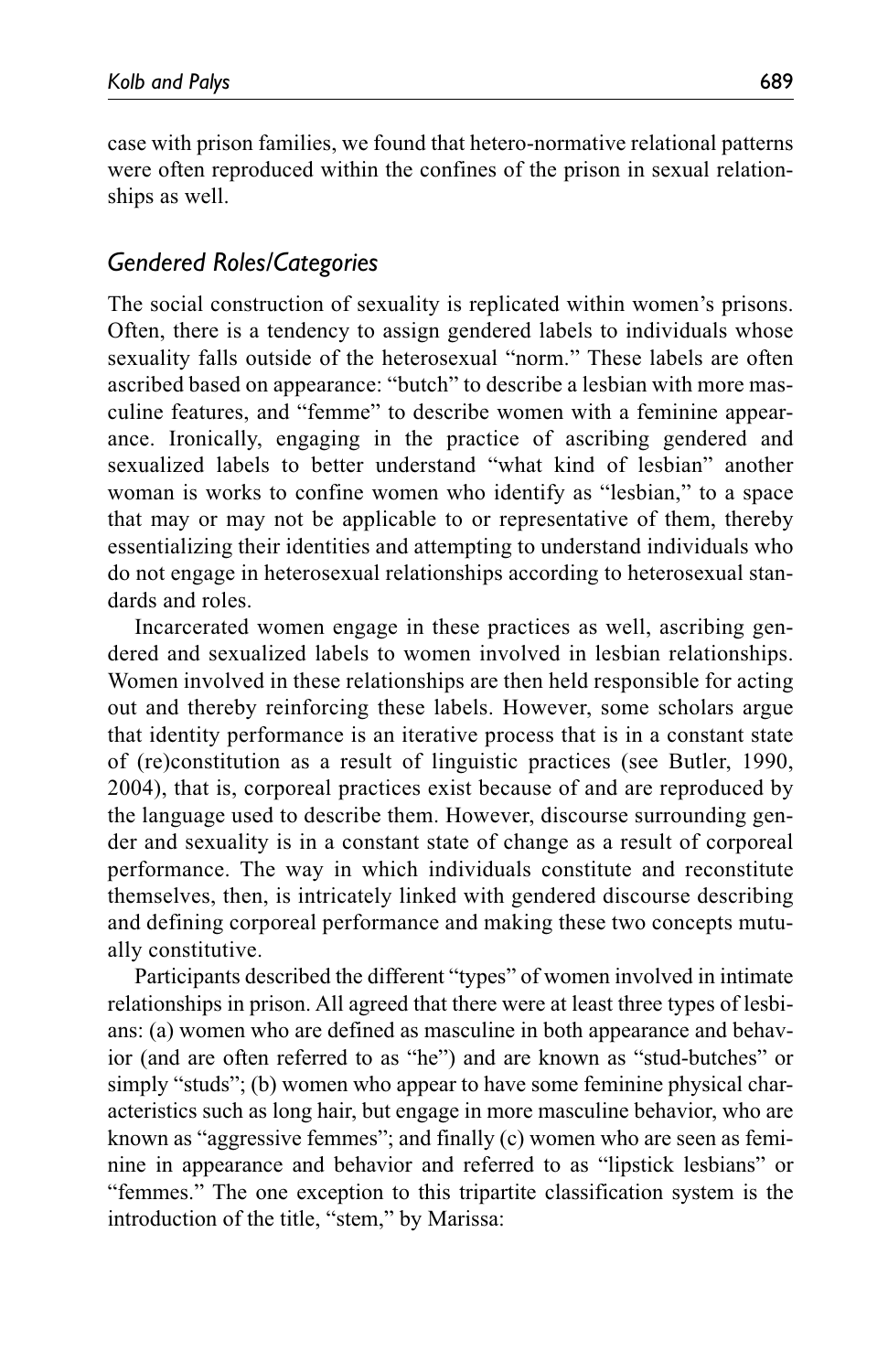We call those [masculine women] "studs." And then we got the "stems," and those are the girls that are tomboyish, but they're like, girly, too. They could be girly, but they carry themselves more aggressive than girly girls. You know how girls are like, "Oh no" [flicks wrist and talks in high pitched voice]? There is a certain type of girl that doesn't act manly at all where there will be girls that are real pretty but very aggressive.

Marissa enacted the differences in the various gendered roles performed by women in prison by changing the tone and pitch of her voice and through her corporal expressions (such as flicking of her wrist). In addition, she used the terms "boy" and "girl" as reference points to help explain the gendered nature of these differences, thereby demonstrating the gendered confines of the larger social world that are mirrored within prison. Likewise, Destiny's description of the different types of lesbians suggested that women were responsible for simultaneously constructing and enacting gendered labels:

Like I said, they have all these different rules. . . So like one of the rules would be if you're involved in a relationship, you have a girl that's a femme and a girl that's a dyke . . . But aggressive femmes are bisexual. So what ends up happening is a dyke can't be talking to a femme. That would be a rule. Like a dyke is in a relationship over here [points to the side], tries to talk to a femme in a relationship over here [points to the other side] and automatically you're violating code of conduct . . . a dyke's not gonna be with a dyke . . . 'cuz that's both trying to be the man.

Interestingly, both women described how the various roles of women involved in prison relationships are discursively and corporeally constructed and, indeed, mutually constitutive. That is, the way in which one woman's identity was performed, interpreted, and understood was imperative in terms of her continued performance of that role and, subsequently, the performance of her partner's role. Each person's role gave meaning not only to themselves but to the other person(s) involved in the relationship. In prison, women were then responsible for constructing and reconstructing their gendered and sexualized identities through performance and a series of interplays with their partner which subsequently led to defining and redefining rules for engaging in these relationships.

## *Meeting Needs, Passing Time*

Construction and performance of these identities for the purpose of engaging in lesbian relationships is important to understand for two reasons. First, a number of women also stated that while many women in prison engage in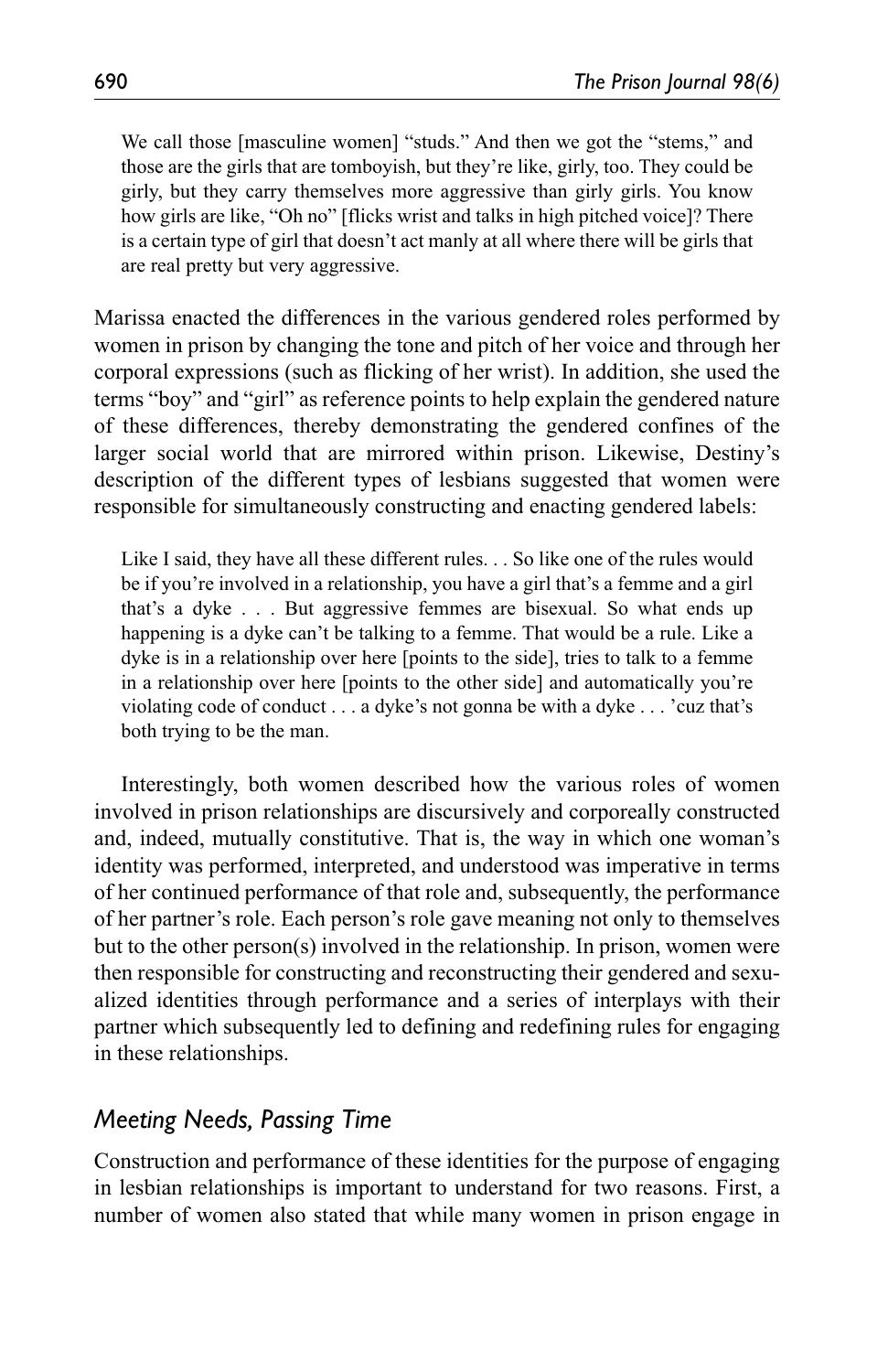lesbian relationships, they do not necessarily consider themselves lesbians on the streets. Second, construction and performance of these identities allows these women agency, which helps them to adapt and meet their needs. Consistent with previous literature, engaging in lesbian relationships is a way in which women adapt to the loneliness, experience and express love and sexuality in an isolating environment, and access necessities from commissary. As Natalie explained,

I've met people who were straight as fuck on the outs, and when they get locked up, they end up getting into a relationship. It's all just to pass time. . . If you have a relationship in prison, then you got somebody to talk to; you got somebody to fuck . . . The majority of the time when you get on the outs that shit ain't gonna last. The majority of the time . . . you'll lose connections [when you] get outside because then life hits. Because in prison, that's our life. Our life is being inside these walls. Our life is not out there anymore. Our life is in here, so we gonna make best with what we've got in here.

The idea that prison becomes these women's home suggests the uniqueness of the prison environment. These women leave the familiarity of the streets and must create a new home and lifestyle within the walls of the prison. While Severance (2004) argue that the women in her study were confused by their relationships in prison and that they would have a long-lasting impact on their sexuality, even post-release, data in the current study suggest women are more likely to engage in these sexual relationships as a means for companionship, entertainment, and support while in prison. The identity they construct, then, is an agentic response that is relationally, temporally, and spatially relevant to their circumstances.

## *Unwritten Rules, Politicking, and Drama*

While being involved in prison relationships helps women pass the time and provides them with a sense of emotional support, these relationships exist with certain rules. While some participants denied the involvement of politics in women's prison and their relationships in prison, others reported that the presence of politics dictated how women were supposed to behave in relationships. Destiny offered the most insight into the "politicking" involved in sexual relationships in a women's prison:

Most aggressive femmes have braids in their hair—long ponytails. . . One of the rules would be, I guess, nobody can braid your girlfriend's hair but you. If somebody's braiding your girlfriend's hair, then be prepared to fight 'cuz that means she's 'try na take your woman. And your girlfriend really shouldn't be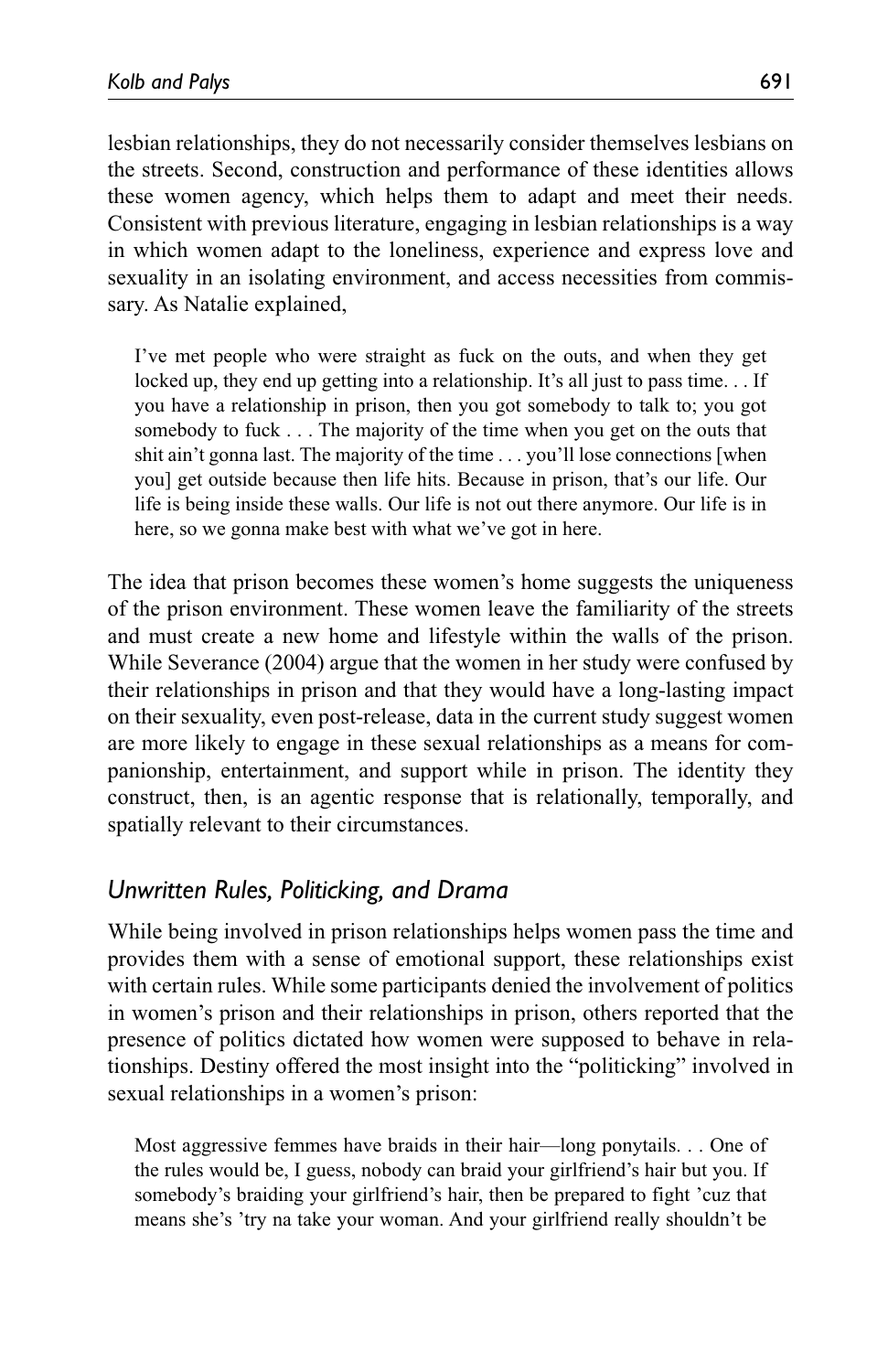buying anybody else anything from canteen or trying to take care of anybody else. That's just the way it is. It's real confusing. . . You don't really want to be caught in anybody else's room. . .if you're in a relationship with somebody. That's one of the rules as well. If you step into somebody else's "house" that means this or that. You can't really be hanging around with other women either.

While research has explained how institutional control over space and movement within the carceral setting has limited female inmates' selfdetermination and ability to express their identities (see Arkles, 2012), Cusack (2016) cites the social significance of hair style, human agency, and the myriad ways in which individuals may contest gendered norms and expectations through hair style. The women in this study reported that Latinas typically wore their hair in specific styles to indicate their gendered identities within prison. In addition to their gendered features, these women were expected to engage in specific roles that reaffirmed their gendered status and, subsequently, the gendered status of their partner. For example, Arlene described expectations involved in a relationship between a guy (butch-stud) and a girl (femme) in prison:

It's kind of like being out here [in the community]. If you're like a stud or whatever—if you're pretty much the guy in the relationship—you get anything you want like from all the girls that are in there. In there they cater to you. They do some way-out shit in there.

As these women describe, lesbian relationships in prison meet women's emotional, physical, and financial needs, and also largely mirror the gendered nature of relationships in the larger social environment. The traditional binary classification system that distinguishes "men" from "women" also exists within the prison. Men and women are expected to perform certain gendered roles that complement one another, roles that are mutually constitutive. In other words, the female/feminine cannot be performed without the existence of male/masculine performance. While these women do engage in politics to meet their own needs and are, thus, active agents within prison, they simultaneously perform their identities within the confines of highly gendered and sexualized systems which operate within the larger social environment and the prison itself.

### *Gay for the Stay; Straight at the Gate*

Not all women were labeled and defined upon their entry into prison; some women were responsible for (re)constructing their gendered identity when they entered prison. As Delilah explained, women who identified as heterosexual on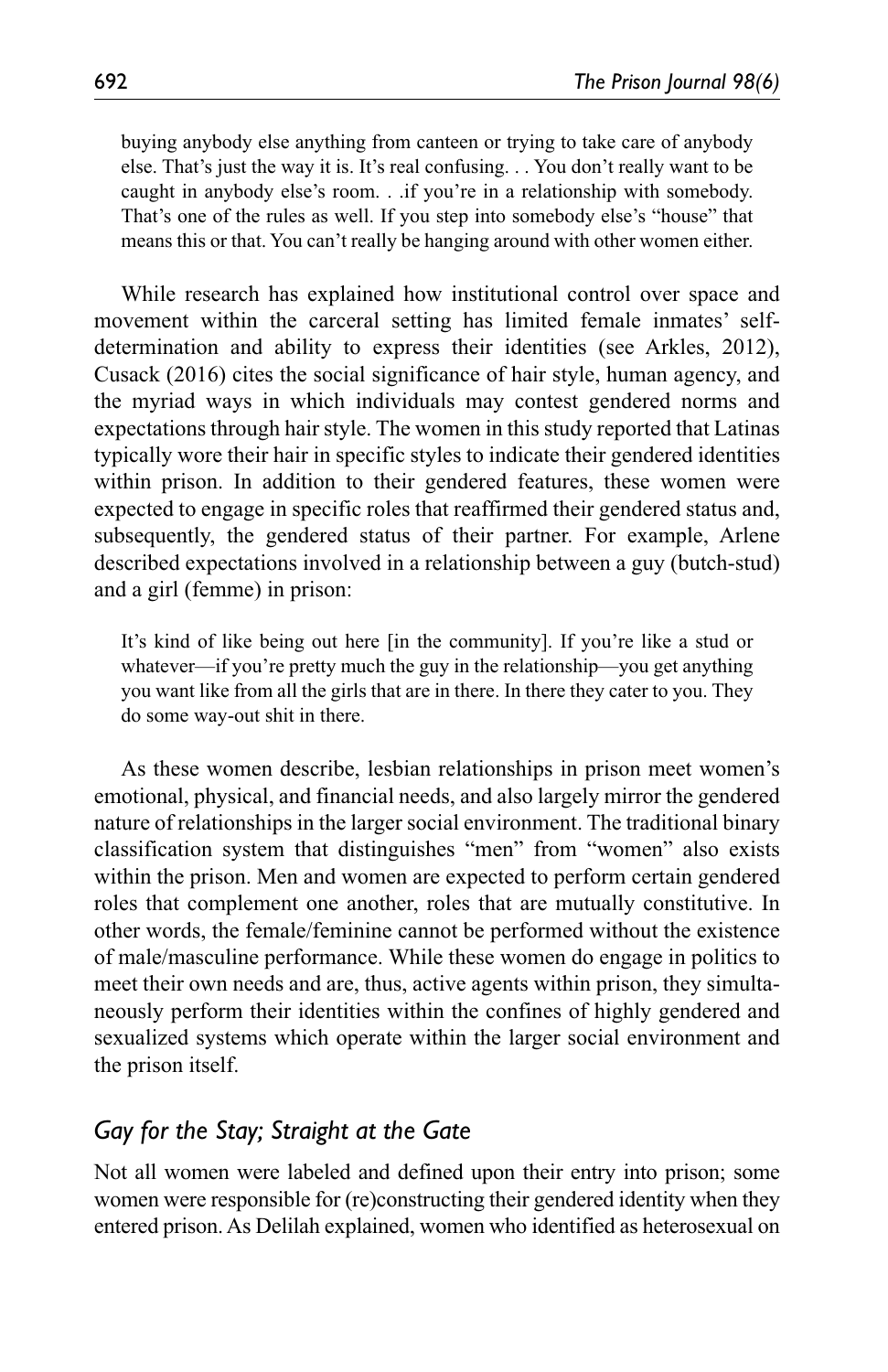the streets might engage in lesbian relationships in prison to get their needs met:

They're either already gay, or some just become gay. We have this thing we say . . . "Gay for the stay and straight at the gates.". . . A lot of them do do that. Like, they have that thing like they need to be with somebody to take care of them, and. . . the manly looking [women] go for the little skinny ones and. . . start turning them out . . . liking girls.

Similarly, Charlie described how women actively transform their identities when they leave their street lives for prison:

- Charlie: Some girls think they're men. Some of them could be prostitutes out here [on the street] but in there they're not. There are just a bunch of characters in there.
- Interviewer: So people can change their identities from street to prison?
- Charlie: Yeah, yeah, I've seen that. I seen girls who go in there and are prostitutes in the streets and in there they're gay. In there they are studbroads. In the streets they are prostituting and stuff like that. They're all feminine. But when they get in there they're all stud-broads, they're all manly.

Here, Charlie provided an example of the significance of temporality and spatiality in identity performance, an idea widely discussed in feminist and queer theory (see Butler, 1990, 2004; Halberstam, 1998; Hale, 1997). The notion that being one person on the streets and reconstituting that identity once a spatial threshold is crossed speaks to the fluidity of identity. Thus, discussing identity markers such as race, class, gender, and sexuality as occurring along a continuum as opposed to being performed in socially, spatially, and temporally relevant spheres negates the possibility that these identities can and do intersect (Butler, 1990; Crenshaw, 1991).

Conceptualized this way, we can begin to understand incarcerated women as active agents who are responsible, at least in part, for negotiating their identities and relationships. As Charlie's example suggests, some women radically transform their identities when they walk through the prison gates. Performing gender and sexuality in a specific way on the streets is functional and allows these women to meet certain needs. While prison confines them and immerses them in the politics that come with being incarcerated, once they enter through the gates, these women transform themselves—perhaps to meet their needs in a different way which has the potential to be empowering.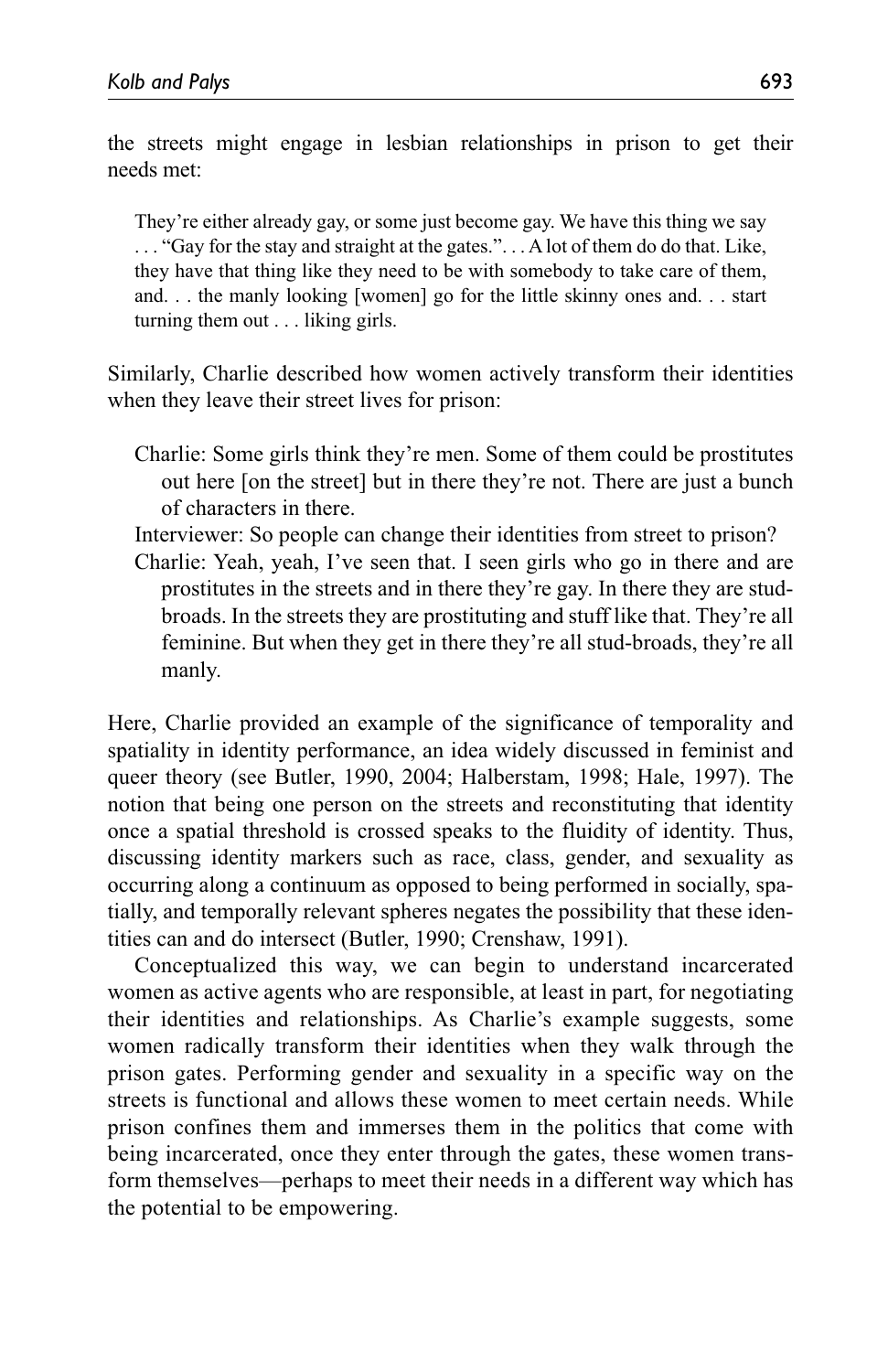## **Conclusion**

The qualitative methods used in this research allowed us to obtain rich descriptions of the meaning and dynamics of these Chicana women's experiences in prison. Although based on 15 women, the results are consistent with the extant literature to the extent there is overlap, while offering new insights that can be examined by others in future research. Our findings regarding the importance and role of relationships among incarcerated Chicanas are consistent with Severance's (2005b) research which included a sample of incarcerated African American and White women. While this study echoed the findings of previous research that reflected the importance of racial divisions and their political implications within prison (Kruttschnitt, 1983), and that play families may invite conflict and might increase the likelihood of behavioral infractions within the prison (Huggins et al., 2006), it also supports findings which suggested that kinship networks provide a means of comfort, support, and interpersonal connection (Harner, 2004; Kruttschnitt et al., 2000; Propper, 1982; Severance, 2004) that these women might not otherwise have experienced during the course of their incarceration and, indeed, might not have ever received in their lives. More importantly, these women explained the innovative and dynamic nature of the group and, specifically, personal identity (re)construction within prison.

Becoming a member of a play family within the isolating environment of prison simultaneously constrains and facilitates the construction of a new identity for incarcerated women (see, for example, Bosworth, 1999). While it would be a mistake to suggest that play families are akin to street gangs, they do serve a similar purpose and have similar characteristics to gangs. Both quasi-institutions command loyalty from members and, in exchange, allow women, who find themselves marginalized and/or excluded by the larger social environment, a place to fit in and provide them with support and protection. Within these networks, members engage in a process of identity (re)construction by assuming and performing certain roles that are relevant within the specific context. Establishment of a family unit reinforces a sense of identity not only through an individual's performance of socially relevant role within the family but also through the exclusion of others who are not part of the family. In other words, each play family has the ability to dictate rules, norms, and expectations for the unit as a whole. Those who do not meet one family's criteria for membership (i.e., because of race or certain behaviors) are relegated to the status of "other," thus suggesting the exclusive nature of memberships and the reinforcing nature of the constitution of identity.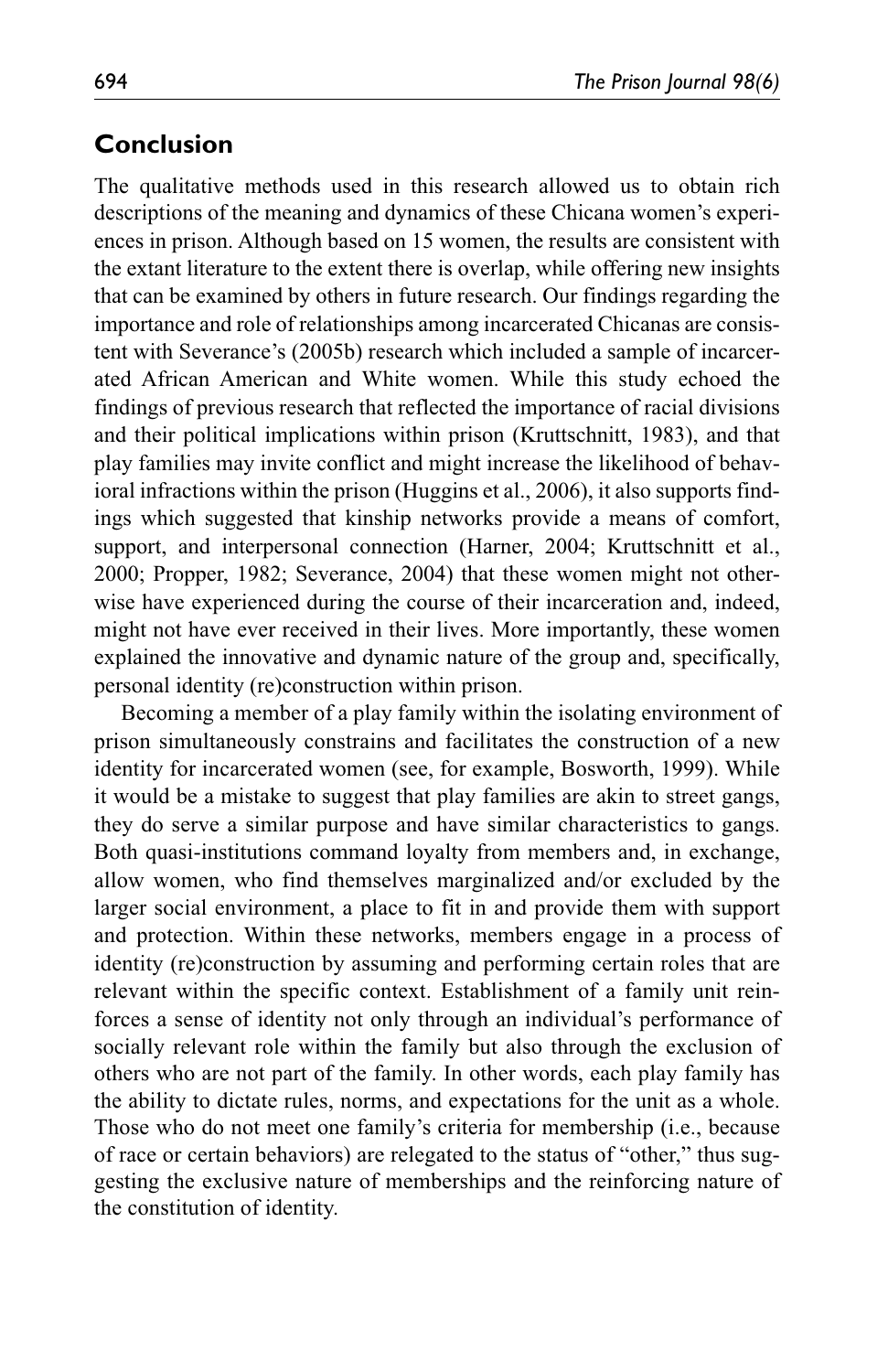Although the data were obtained for the purpose of a larger study regarding identity (re)construction and performance among gang-affiliated Chicanas in the Los Angeles area, a majority of the women interviewed discussed their experiences in prison and the role these experiences played in their lives. A number of participants suggested that engaging in relationships in prison, whether familial or dyadic, served a specific purpose for them. Interestingly, they cited similar reasons for participating in these prison relationships and in their gang-related relationships on the streets (i.e., loneliness, needing a sense of belonging and having material needs met). Women in prison were responsible for (re)constructing their own identities while simultaneously playing a role in the (re)construction of one another's identity through their interactions with one another. Similar patterns were found in their lives on the streets.

The examples presented illustrate how gendered identity (and, though not explicitly discussed here, race and class) is inextricably linked to performance of sexuality and vice versa. The performance of gender and sexuality are mutually constitutive and has the potential to be highly agentic, but will always occur within the confines of the larger social structures of gender and sexuality, which is reinforced by the state and prison authorities (Diaz-Cotto, 1996). In other words, while potentially agentic, the performance of gender and sexuality will always yield a constrained form of agency. The idea of a slight shift or radical transformation in identity through corporeal expression and/or within a relational context within the prison environment is what some of the participants referred to as being "gay for the stay and straight at the gates." While women engaged in these types of relationships may not be part of a "traditional" nuclear family or engage in lesbian relationships at any other time in their lives, they do construct a different identity upon entering prison through participation in a pseudo-family or dyadic relationship.

While these women engage in gender binaries, they are simultaneously responsible for (actively) recreating and redefining the meaning of these dichotomous roles. To one extent, then, these women reproduce heteronormative relational standards and make sense of their position within their relationships specifically, and prison in general. As in the larger social environment, gender and sexuality tend to be conflated and women who abide by hetero-normative standards of engagement in prison are rewarded through inclusion in social networks.2 Participants suggest that gendered hierarchies are constructed by women to establish and exert power and control and subsequently regulate the behavior of other women within the prison. Exertion of power through fighting and/or controlling the sale of contraband helps certain women establish legitimacy which reinforces their power and stronghold in the prison's social and political economy.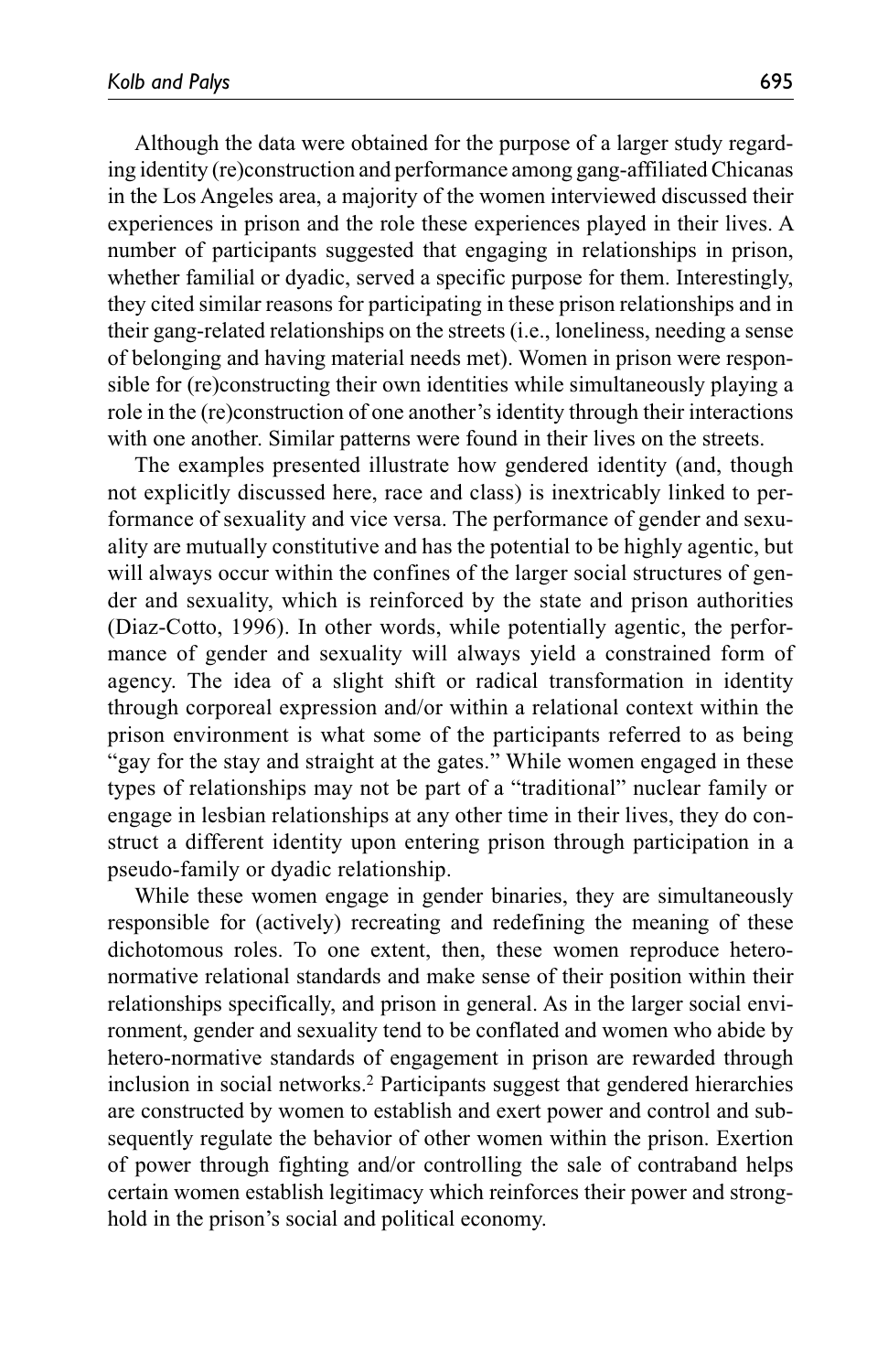Although many women engage in hetero-normative relations, participants emphasized a unique identity that emerged within the prison setting that does not neatly fit within the traditional gender binary: the aggressive-femme. This role is performed differently from traditional male/female roles and is the amalgamation of both masculine and feminine corporeal and behavioral traits. The roles that women play in prison, whether they are part of a pseudofamily or dyad, are, in part, dictated by politics of the larger socio-structural environment as well as by the political ambiance of the prison itself. Nevertheless, they simultaneously dictate the ways in which micro-level politics are understood and "institutionalized."

Notwithstanding significant variation in narratives regarding the role of politicking in prison, one thing seemed apparent: Engagement in pseudo-families and lesbian relationships in prison is a political statement and is thus illustrative of a type of agency. Despite being constrained by the socio-political and economic structures of the larger social world and the authoritarian rules and physical confines of the prison itself, these women were able to describe ways in which they paradoxically used the structural systems that constrained them and (re)constructed a meaningful identity during the course of their incarceration.

Some of the women interviewed for this study explained how they moved from being a member of a street gang to a member of a play family within prison. They suggested that they moved from street life in which there was no trust of others to prison life in which there was no trust of others either. This would imply that self-preservation is the most important factor in the dangerous worlds of the streets and prisons. Relationships are necessarily forged, but they do not necessarily represent mutually satisfying relationships in the "traditional" (emotional) sense. This raises an important question: How can professionals help foster mutually satisfying, safe relationships within prison? How can they help model "healthy" relationships so that women are not only physically safe but emotionally secure as well? Bosworth (1999) states that women in prison "wear a mask." If these women are truly agentic, they are capable of rejecting both street and prison life and reconstituting their relationships and themselves—to be whomever they choose to be. This is a task, however, that is easier said than done.

#### **Acknowledgments**

The authors thank the anonymous reviewers and the editor for their thoughtful feedback and suggestions.

#### **Declaration of Conflicting Interests**

The author(s) declared no potential conflicts of interest with respect to the research, authorship, and/or publication of this article.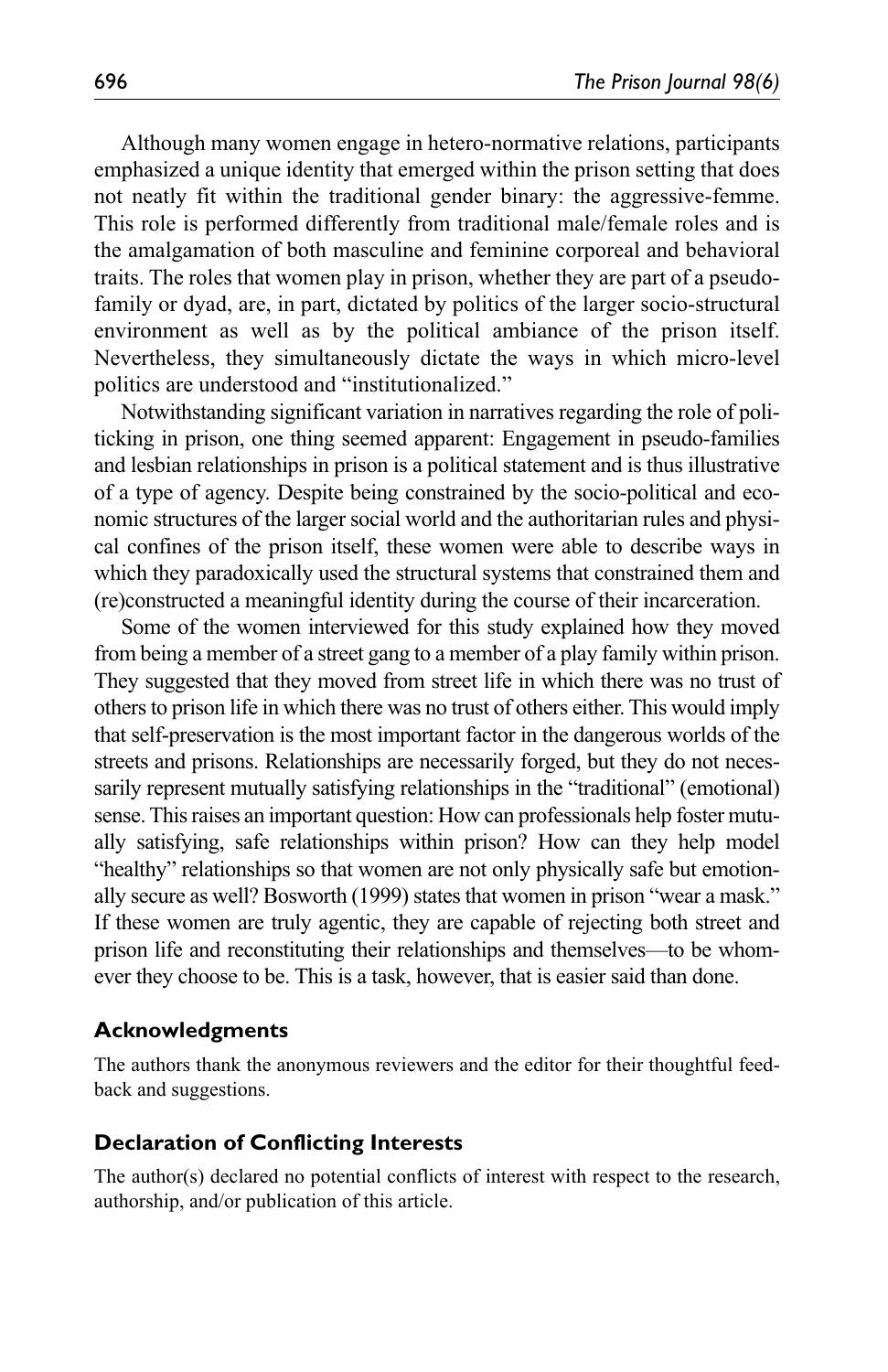### **Funding**

The author(s) disclosed receipt of the following financial support for the research, authorship, and/or publication of this article: The authors extend their gratitude to the Social Science and Humanities Research Council (SSHRC) of Canada and Simon Fraser University's Vice President-Research for funding this research.

### **Notes**

- 1. Gendered roles within interpersonal dyads are discussed below.
- 2. On the contrary, it is important to note that some women do actively engage in hetero-normative behavior, but are excluded from different relationships because of their unwillingness to follow the rules, or engage in politics.

### **References**

- Arkles, G. (2012). Correcting race and gender: Prison regulation of social hierarchy through dress. *New York University Law Review*, *87*, 859-959.
- Bosworth, M. F. (1999). *Engendering resistance: Agency and power in women's prisons*. Routledge. Ashgate.
- Butler, J. (1990). *Gender trouble*. London, England: Routledge.
- Butler, J. (2004). *Undoing gender*. Hove, UK: Psychology Press.
- Charmaz, K. (2006). *Constructing grounded theory: A practical guide through qualitative analysis*. London: Sage.
- Covington, S. (2007). The relational theory of women's psychological development: Implications for the criminal justice system. In R. Zaplin (Ed.), *Female offenders: Critical perspectives and effective interventions* (2nd ed., pp. 113-131). Jones and Bartlett Publishers, Inc. Sudbury, United States.
- Crenshaw, K. (1991). Mapping the margins: Intersectionality, identity politics, and violence against women of color. *Stanford Law Review*, *43*, 1241-1299.
- Cusack, C. M. (2016). *Hair and justice: Sociolegal significance of hair in criminal justice, constitutional law, and public policy*. Springfield, IL: Charles C Thomas.
- DeBell, J. (2001). The female offender: Different . . . not difficult. *Corrections Today*, *63*, 56-61.
- Diaz-Cotto, J. (1996). *Gender, ethnicity, and the state: Latina and Latino prison politics*. Albany, NY: State University of New York Press.
- Díaz-Cotto, J. (2006). *Chicana lives and criminal justice: Voices from El Barrio*. Austin, TX: The University of Texas Press.
- Foster, T. W. (1975). Make-believe families: A response of women and girls to the deprivations of imprisonment. *International Journal of Criminology and Penology*, *3*, 71-78.
- Gagnon, J. H., & Simon, W. (1968). Social meaning of prison homosexuality. *Federal Probation*, *32*, 23-29.
- Giallombardo, R. (1966). *Society of women: A study of a women's prison*. New York, NY: John Wiley.
- Glaser, B. D. (1978). *Theoretical Sensitivity*. Sociology Press, Mill Valley, CA.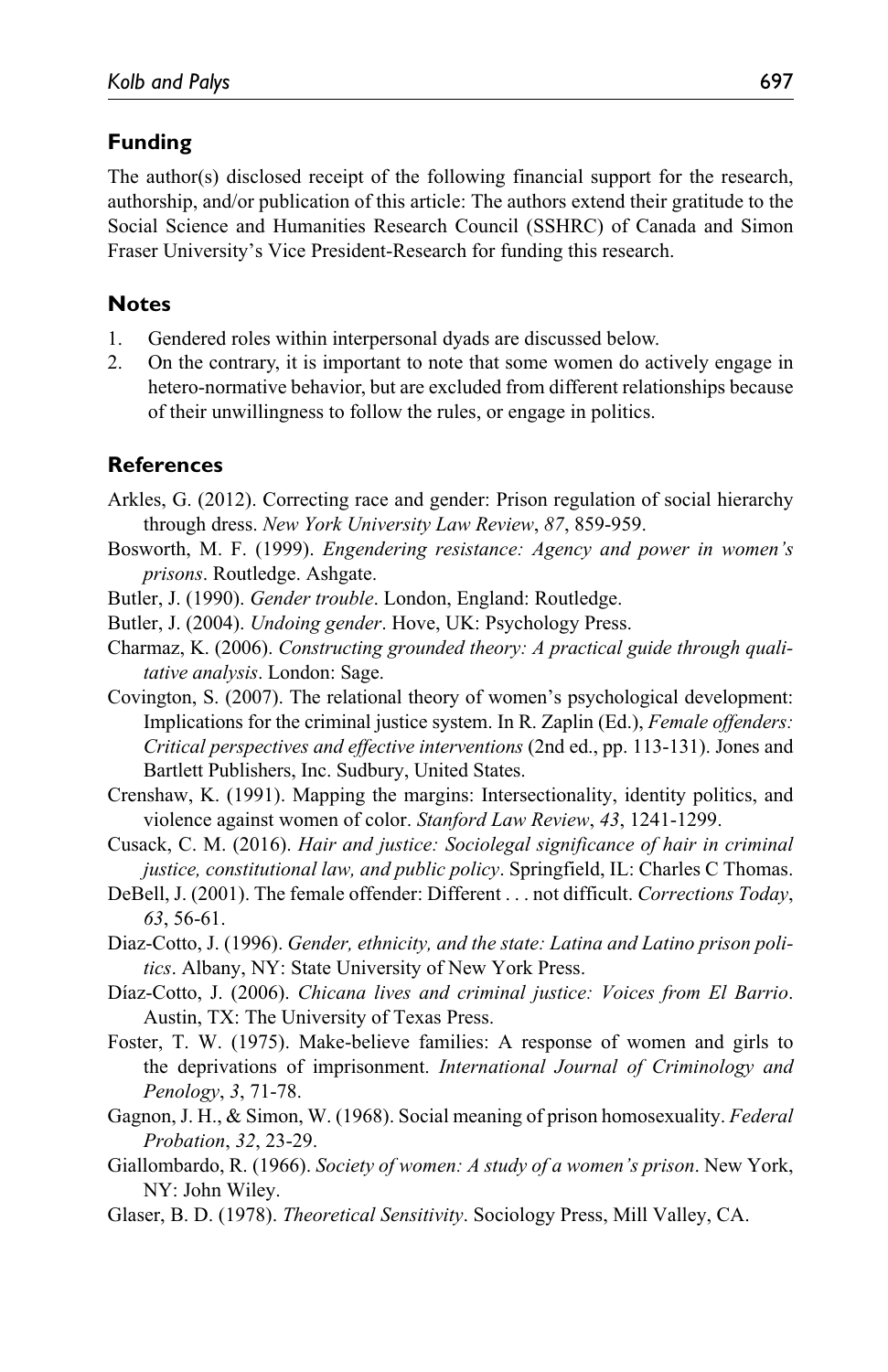- Greer, K. R. (2000). The changing nature of interpersonal relationships in a women's prison. *The Prison Journal*, *80*, 442-468.
- Halberstam, J. (1998). *Female masculinity*. Durham, NC: Duke University Press.
- Hagedorn, J.M. (1996). The emperor's new clothes: theory and method in gang field research. *Free Inquiry*, *24*(2).
- Hale, C. J. (1997). Leatherdyke boys and their daddies: How to have sex without women or men. In K. M. Phillips & B. Reay (Eds.), *Sexualities in history* (pp. 223-236). London, England: Routledge.
- Harner, H. M. (2004). Relationships between incarcerated women: Moving beyond stereotypes. *Journal of Psychosocial Nursing and Mental Health Services*, *42*, 38-46.
- Huggins, D. W., Capeheart, L., & Newman, E. (2006). Deviants or scapegoats: An examination of pseudofamily groups and dyads in two Texas prisons. *The Prison Journal*, *86*, 114-139.
- Jones, R. S. (1993). Coping with separation: Adaptive responses of women prisoners. *Women & Criminal Justice*, *5*, 71-97.
- Kruttschnitt, C. (1983). Race relations and the female inmate. *Crime & Delinquency*, *29*, 577-592.
- Kruttschnitt, C., Gartner, R., & Miller, A. (2000). Doing her own time? Women's responses to prison in the context of the old and the new penology. *Criminology*, *38*, 681-718.
- Linker, M., Bergeron, S., & Lempert, L. B. (2005). Negotiating the politics of space: Teaching women's studies in a women's prison. *NWSA Journal*, *17*, 199-207.
- MacKenzie, D. L., Robinson, J. W., & Campbell, C. S. (1989). Long-term incarceration of female offenders: Prison adjustment and coping. *Criminal Justice and Behavior*, *16*, 223-238.
- Maeve, M. K. (1999). The social construction of love and sexuality in a women's prison. *Advances in Nursing Science*, *21*(3), 46-65.
- Propper, A. M. (1982). Make-believe families and homosexuality among imprisoned girls. *Criminology*, *20*, 127-138.
- Risman, B. J. (2009). From doing to undoing: Gender as we know it. *Gender & Society*, *23*, 81-84.
- Salisbury, E. J., & Van Voorhis, P. (2009). Gendered pathways: A quantitative investigation of women probationers' paths to incarceration. *Criminal Justice and Behavior*, *36*, 541-566.
- Severance, T. A. (2004). Concerns and coping strategies of women inmates concerning release: "It's going to take somebody in my corner." *Journal of Offender Rehabilitation*, *38*(4), 73-97.
- Severance, T. A. (2005a). The prison lesbian revisited. *Journal of Gay and Lesbian Social Services*, *17*(3), 39-57.
- Severance, T. A. (2005b). "You know who you can go to": Cooperation and exchange between incarcerated women. *The Prison Journal*, *85*, 343-367.
- Skarbek, D. (2016). Covenants without the Sword? Comparing prison self-governance globally. *American Political Science Review*, *110*, 845-862.